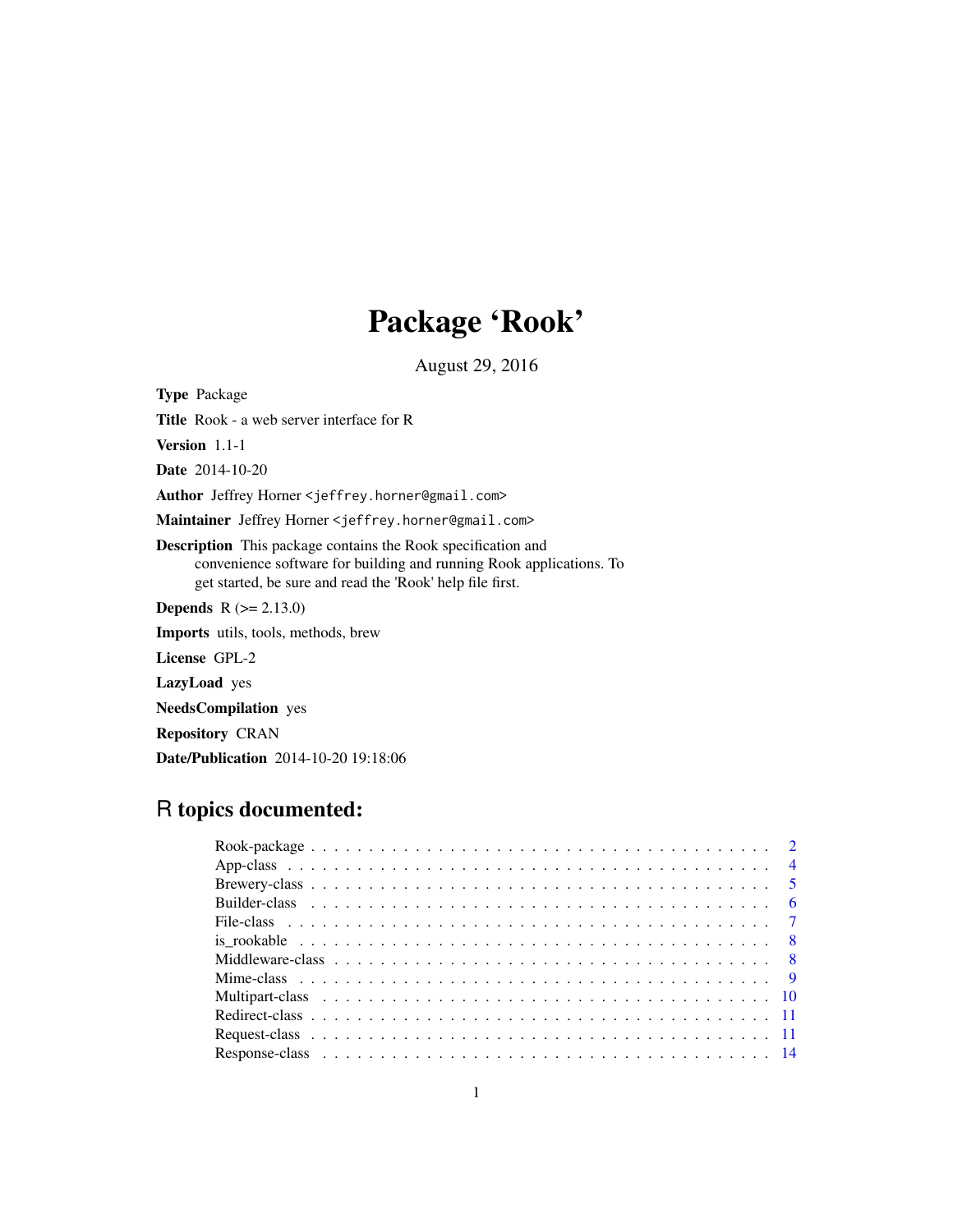<span id="page-1-0"></span>

| Index |  |  |  |  |  |  |  |  |  |  |  |  |  |  |  |  |  |
|-------|--|--|--|--|--|--|--|--|--|--|--|--|--|--|--|--|--|

Rook-package *Rook: A web server interface and package for R*

#### <span id="page-1-1"></span>Description

This help page defines the Rook specification. It borrows heavily from Ruby's Rack project: [http:](http://rack.rubyforge.org/) [//rack.rubyforge.org/](http://rack.rubyforge.org/).

After reading this document, read the [Rhttpd](#page-14-1) help file as it will get you familiar with installing and running Rook applications. Then explore the example applications located in:

system.file('exampleApps',package='Rook').

#### Rook applications

A Rook application is an R reference class object that implements a 'call' method or an R closure that takes exactly one argument, an environment, and returns a list with three named elements: 'status', 'headers', and 'body'.

# Hello World

Here is a basic Rook application as a closure that implements 'hello world':

```
function(env){
    body = paste('<h1>Hello World! This is Rook',env$rook.version,'.</h1>')
    list(
        status = 200L,
        headers = list(
            'Content-Type' = 'text/html'
        ),
        body = body)
}
```
And the equivalent reference class example: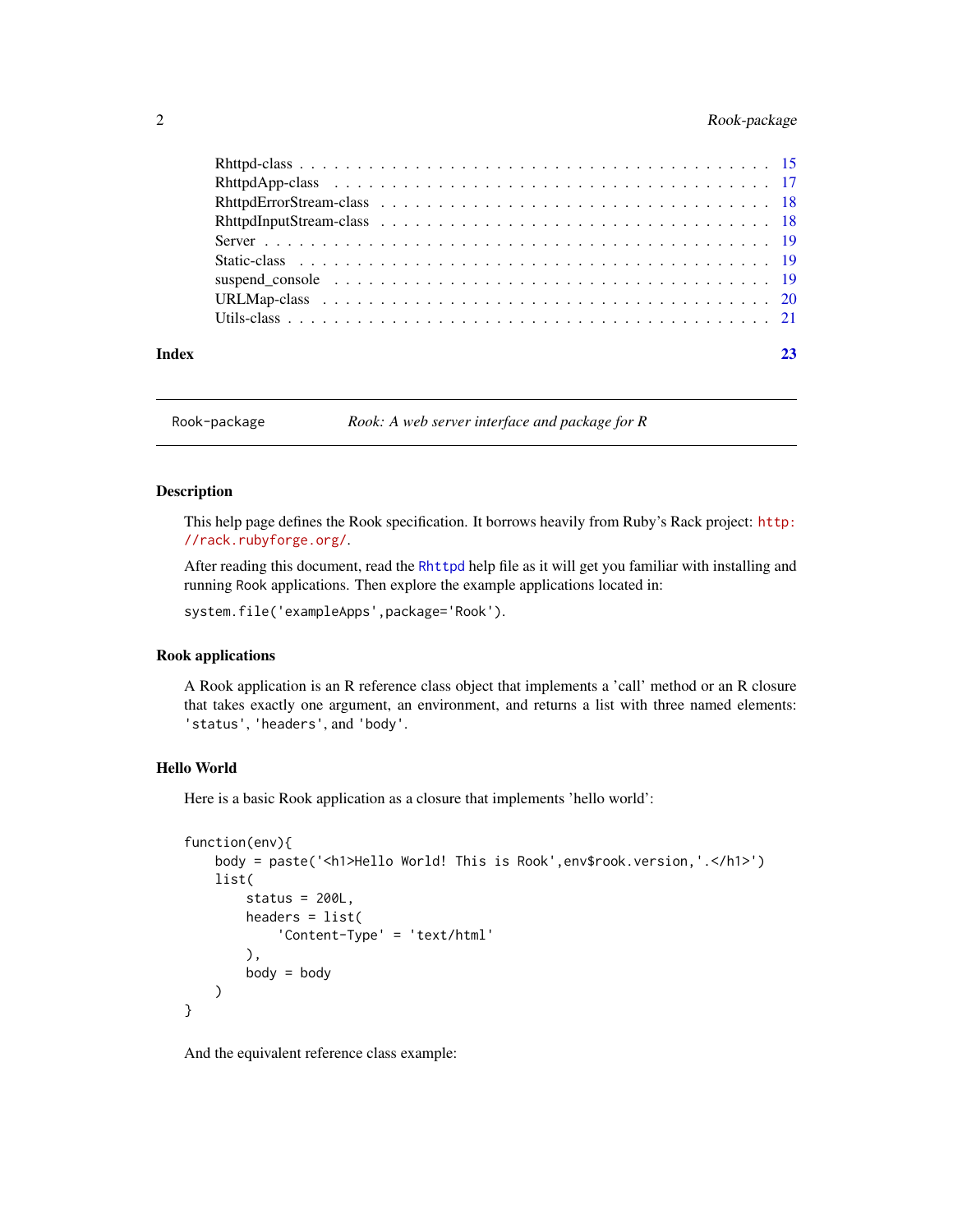# Rook-package 3

```
setRefClass(
  'HelloWorld',
 methods = list(call = function(env)list(
       status = 200L,
       headers = list(
         'Content-Type' = 'text/html'
       ),
       body = paste('<h1>Hello World! This is Rook',env$rook.version,'.</h1>')
     )
   }
 )
)
```
# The Environment

The environment argument is a true R environment object which the application is free to modify. It is required to contain the following variables:

- REQUEST\_METHOD The HTTP request method, such as "GET" or "POST". This cannot ever be an empty string, and so is always required.
- SCRIPT\_NAME The initial portion of the request URL's "path" that corresponds to the application object, so that the application knows its virtual "location". This may be an empty string, if the application corresponds to the "root" of the server.
- PATH\_INFO The remainder of the request URL's "path", designating the virtual "location" of the request's target within the application. This may be an empty string, if the request URL targets the application root and does not have a trailing slash. This value may be percent-encoded when I originating from a URL.
- **QUERY STRING** The portion of the request URL that follows the ?, if any. May be empty, but is always required!
- SERVER\_NAME, SERVER\_PORT When combined with SCRIPT\_NAME and PATH\_INFO, these variables can be used to complete the URL. Note however that HTTP\_HOST, if present, should be used in preference to SERVER\_NAME for reconstructing the request URL. SERVER\_NAME and SERVER\_PORT can never be empty strings, and so are always required.
- HTTP\_ Variables Variables corresponding to the client-supplied HTTP request headers (i.e., variables whose names begin with HTTP\_). The presence or absence of these variables should correspond with the presence or absence of the appropriate HTTP header in the request.

In addition, the environment must include the following Rook-specific variables:

rook.version This version of Rook.

rook.url\_scheme 'http' or 'https', depending on the request URL.

rook.input See "The Input Stream" section.

rook.errors See "The Error Stream" section.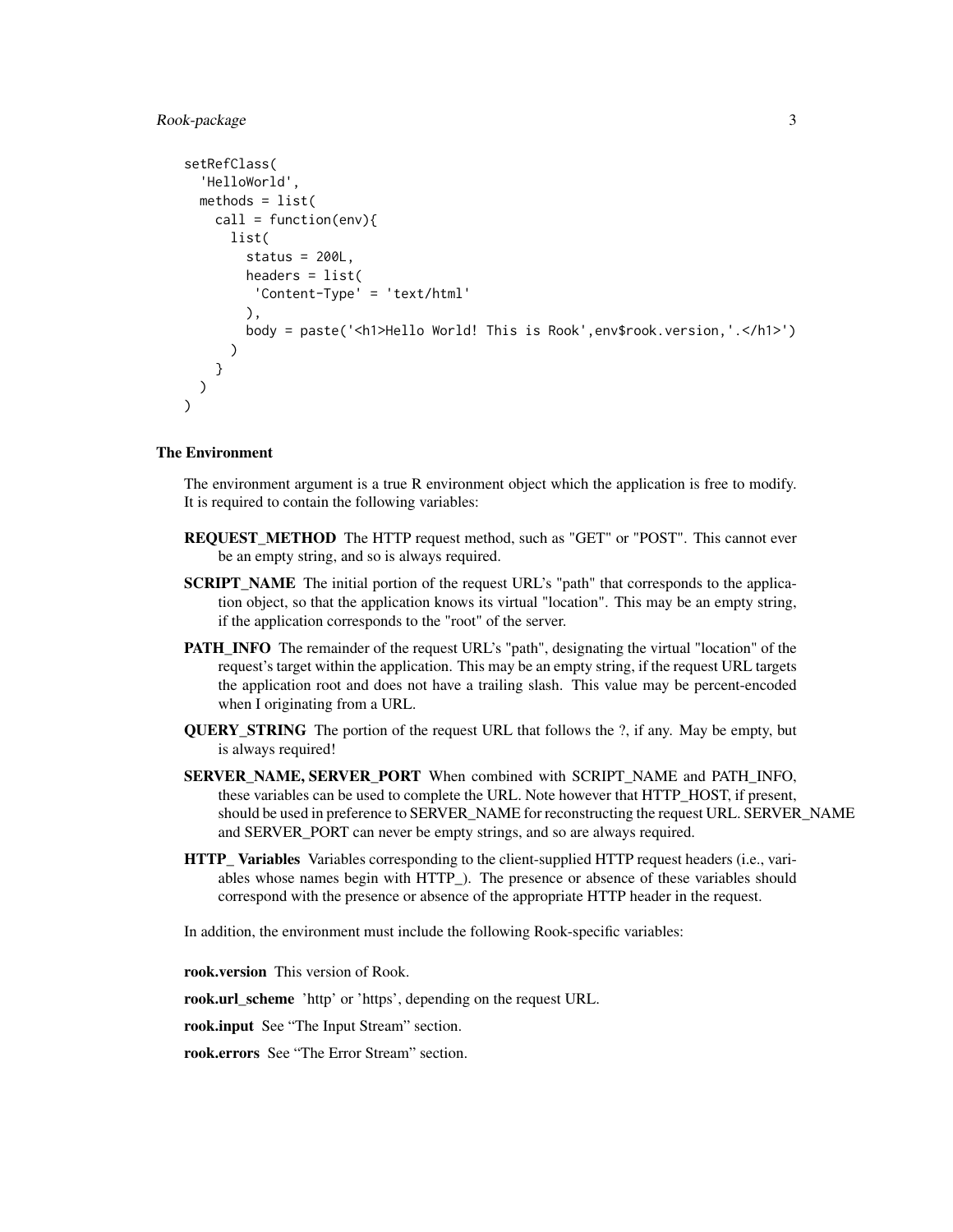#### <span id="page-3-0"></span>The Input Stream

The rook.input variable must contain an object created from a reference class that implements read\_lines(), read(), and rewind():

read\_lines(l=-1L): takes one argument, the number of lines to read. Includes partial ending line.

read(l=-1L): takes one argument, the number of bytes to read. Returns a raw vector.

rewind(): Rewinds the input stream back to the beginning.

#### The Error Stream

The rook.error variable must contain an object created from a reference class that implements flush() and cat():

flush(): called with no arguments and makes the error stream immediately appear.

cat(...,sep=" ",fill=FALSE,labels=NULL): called with the same arguments as R's ["cat"](#page-0-0) without the file and append argument.

# The Response

Rook applications return a list with three named elements: 'status', 'headers', and 'body'.

'status': An HTTP status value as integer and must be greater than or equal to 100.

'headers': A named list that contains only character values corresponding to valid HTTP headers.

'body': Either a character or raw vector. If the character vector is named with value 'file' then value of the vector is interpreted as the location of a file.

#### Author(s)

Jeffrey Horner <jeffrey.horner@gmail.com>

App-class *Class* App

#### Description

Abstract class from which Middleware and Builder inherit. Provides the app field.

App can also be used to instantiate reference classed applications wrapped around a function. See [Middleware](#page-7-1) for an example.

# Fields

app: A Rook application.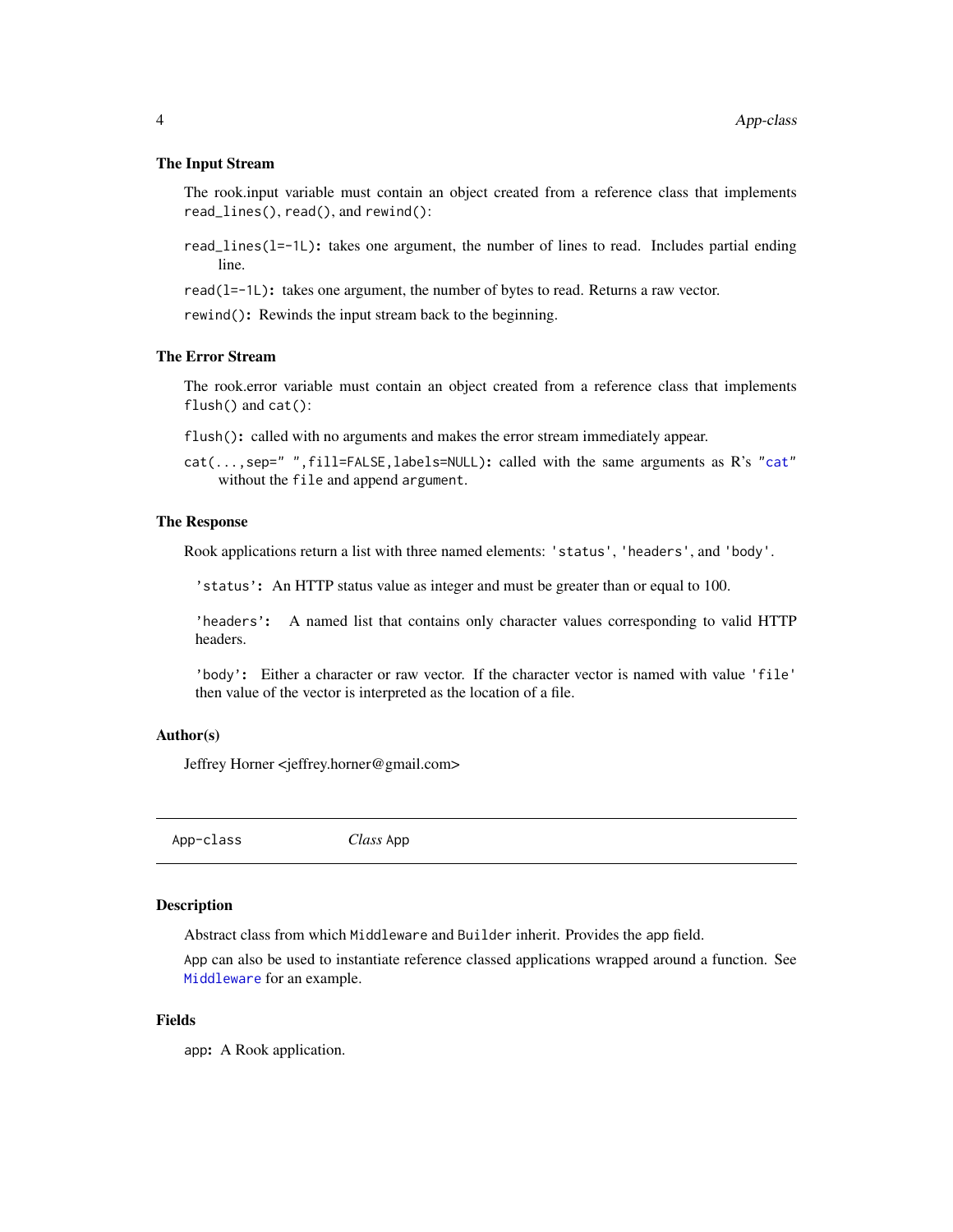# <span id="page-4-0"></span>Brewery-class 5

# Methods

new(app=NULL): Creates a new App object. app is any Rook aware R object.

#### See Also

[is\\_rookable](#page-7-2), [Builder](#page-5-1), and [Middleware](#page-7-1).

Brewery-class *Class* Brewery

#### <span id="page-4-1"></span>Description

A [Middleware](#page-7-1) class for mapping URLs to a directory of files that are subsequently passed to [brew](#page-0-0). When a file is brewed, the two variables req (an object of class [Request](#page-10-1)) and res (an object of class [Response](#page-13-1)) are available for use.

# Methods

new(url,root,...): url is a character string or [regexp](#page-0-0) on which to match, root is the name of the directory where brew files reside. Named arguments can be passed in via ... and will be available within the scope of each brewed file.

# See Also

[Rhttpd](#page-14-1), [Builder](#page-5-1), [Redirect](#page-10-2), and [brew](#page-0-0).

```
#
# This application runs any file found in tempdir() through brew.
#
s <- Rhttpd$new()
## Not run:
s$start(quiet=TRUE)
## End(Not run)
cat("<h1>Random Number: <%=rnorm(1)%></h1>",
    file=file.path(tempdir(),"index.html"))
s$add(name="random",
   app=Builder$new(
       Brewery$new(url="/",root=tempdir()),
        Redirect$new("/index.html")
   )
)
## Not run:
s$browse('random') # Opens a browser window to the app.
## End(Not run)
```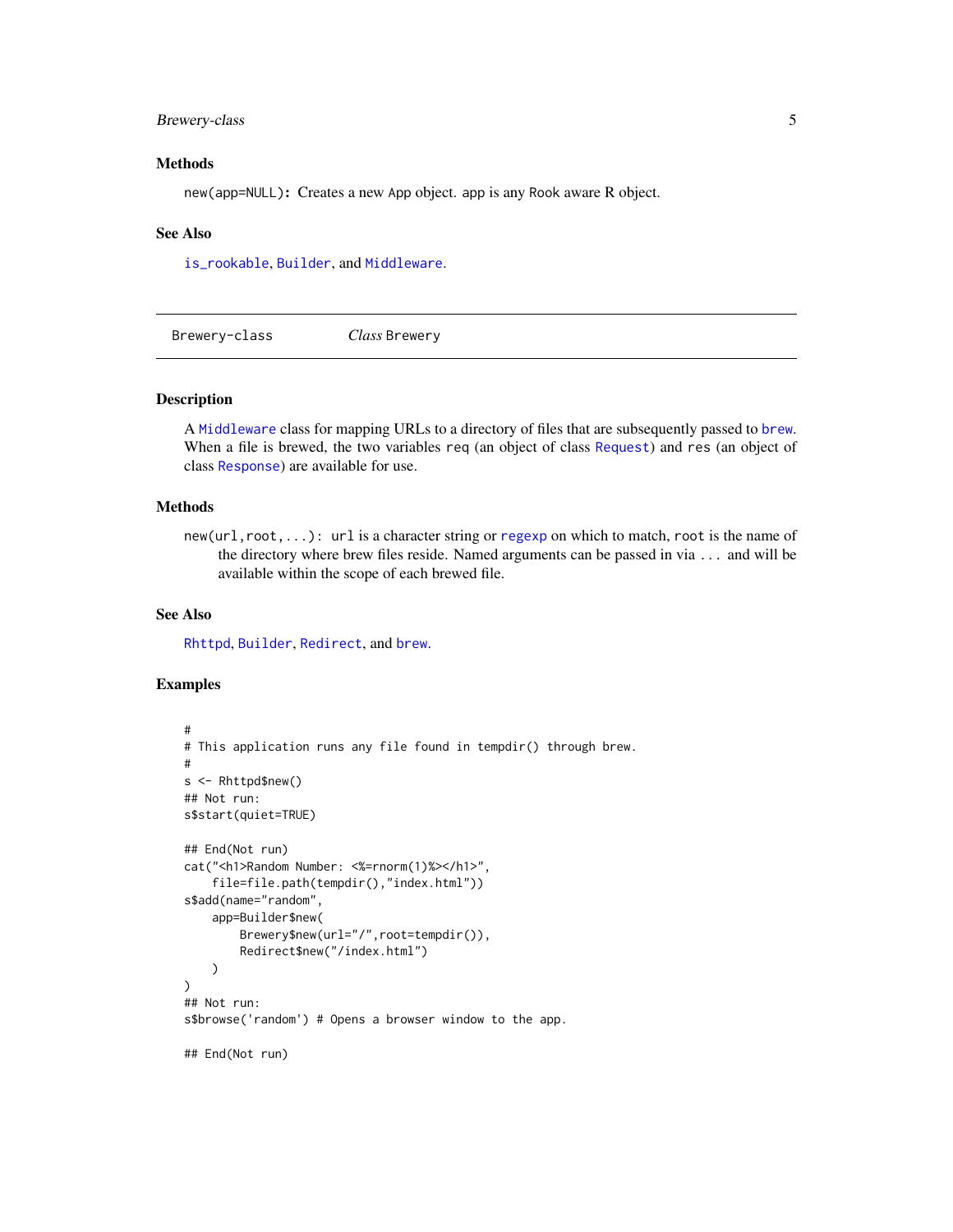```
file.remove(file.path(tempdir(),"index.html"))
s$remove(all=TRUE)
rm(s)
```
Builder-class *Class* Builder

#### <span id="page-5-1"></span>Description

A convenience object for combining various Middleware with a default application to create a more complex Rook application.

#### Methods

new(...): Arguments can be any Middleware object while the last argument in the list must be a valid Rook application. That is, it will handle the incoming request without deferring to another application.

#### See Also

[Rhttpd](#page-14-1), [Static](#page-18-1), [Brewery](#page-4-1), and [Redirect](#page-10-2).

```
# The following is the Hmisc example. Explore the folder
# system.file('exampleApps/Hmisc',package='Rook') for more information.
s <- Rhttpd$new()
## Not run:
library(Hmisc)
dir.create(file.path(tempdir(),'plots'),showWarnings=FALSE)
s$add( name="Hmisc",
    app=Builder$new(
        Static$new(
            urls = c('/css','/images','/javascript'),
            root = system.file('exampleApps/Hmisc',package='Rook')
        ),
        Static$new(urls='/plots',root=tempdir()),
        Brewery$new(
            url='/brew',
            root= system.file('exampleApps/Hmisc',package='Rook'),
            imagepath=file.path(tempdir(),'plots'),
            imageurl='../plots/'
        ),
        Redirect$new('/brew/useR2007.rhtml')
   )
)
s$start(quiet=TRUE)
s$browse('Hmisc') # Opens a browser window to the application.
s$remove(all=TRUE)
```
<span id="page-5-0"></span>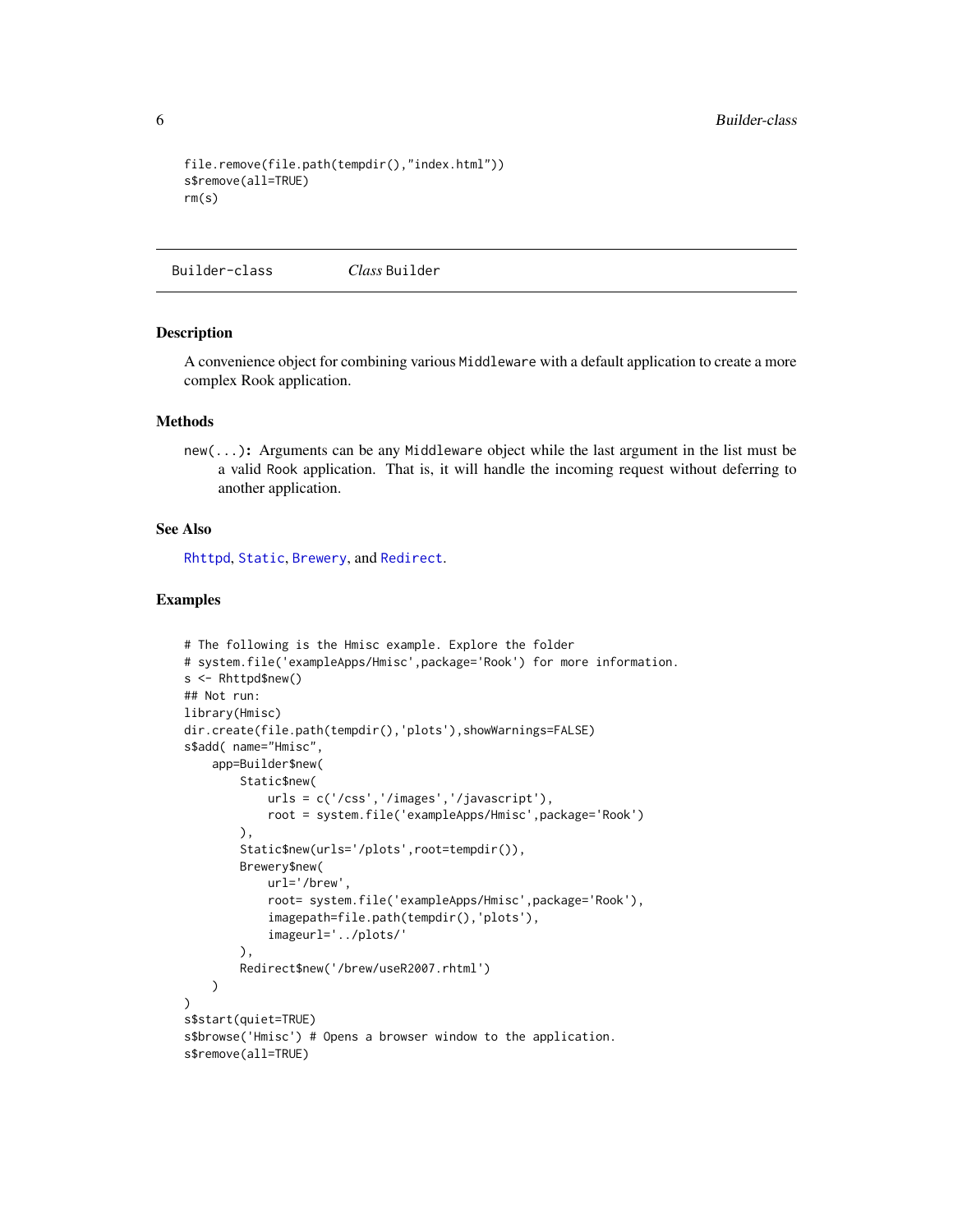#### <span id="page-6-0"></span>File-class 7

s\$stop()

## End(Not run)

File-class *Class* File

# Description

A Rook application that serves static files from a root directory, according to the path info of the Rook request.

#### Methods

new(root): root is the name of the directory from where to serve files.

#### See Also

[Rhttpd](#page-14-1).

```
# This example serves all your files in /etc (on UNIX and Mac only).
#
# Note that when you open the application, you will see the word
# 'Forbidden'. "File" doesn't serve directories, so you must amend the
# url in the location bar with the file you want to view. Try adding /passwd.
s <- Rhttpd$new()
## Not run:
s$start(quiet=TRUE)
## End(Not run)
s$add(name="etc",app=File$new('/etc'))
## Not run:
s$browse('etc') # Opens a browser window to the app.
## End(Not run)
s$remove(all=TRUE)
rm(s)
```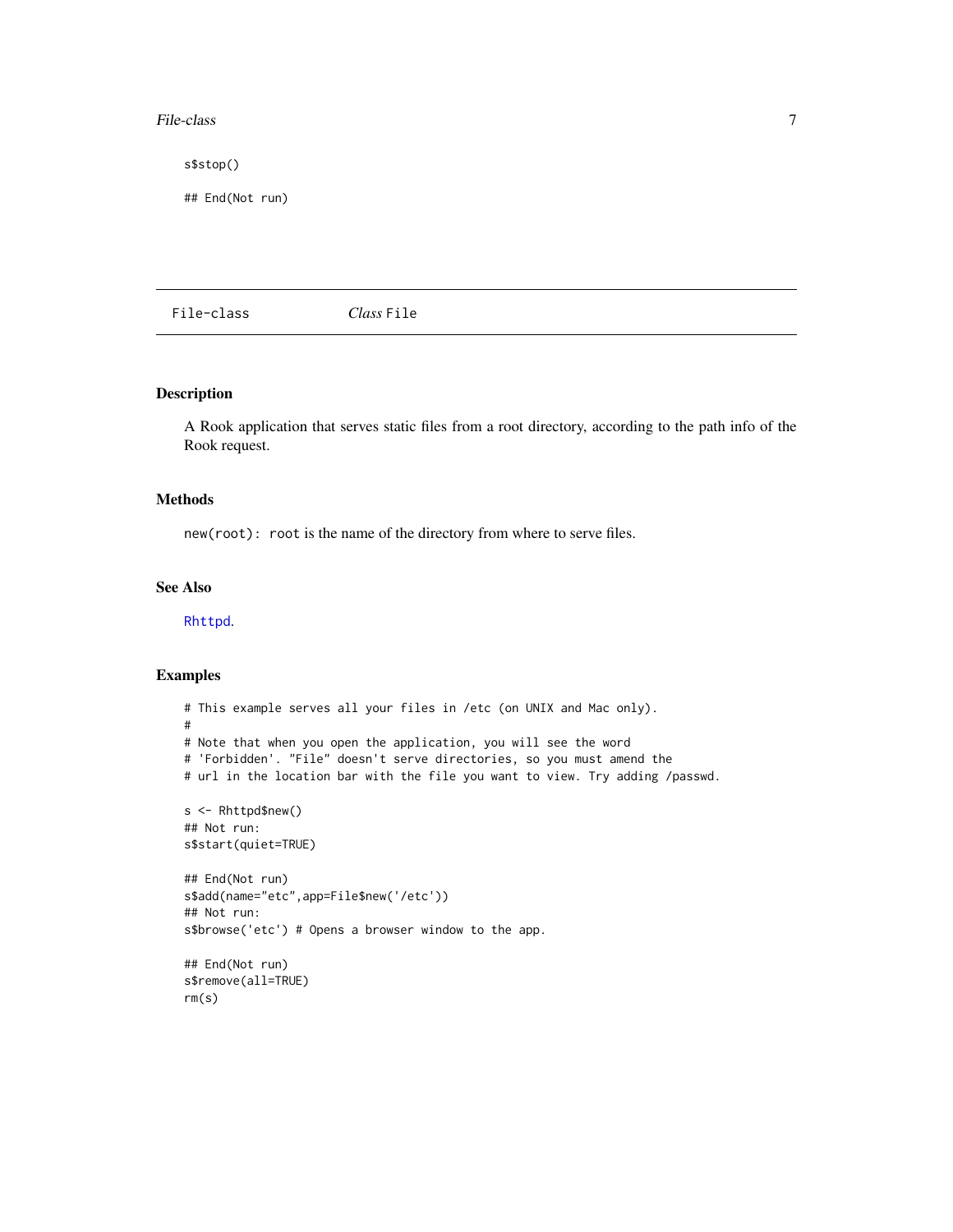<span id="page-7-2"></span><span id="page-7-0"></span>

# Description

A convenience function for testing whether or not objects are either a function or reference class as defined by the Rook specification for applications.

#### Usage

is\_rookable(app)

#### Arguments

app Any R object.

#### Value

Logical determining whether or not argument is Rookable. Not vectorized.

#### See Also

[Rook](#page-1-1).

Middleware-class *Class* Middleware

#### <span id="page-7-1"></span>Description

An abstract class for building Rook Middleware applications. Middleware applications either handle the incoming web request or hand off the request to the Rook app defined in the field of the same name.

# Methods

set\_app(app): app is a [Rook](#page-1-1) application that will handle the request if this Middleware app does not.

# See Also

The following classes implement Middleware: [Brewery](#page-4-1) and [Static](#page-18-1).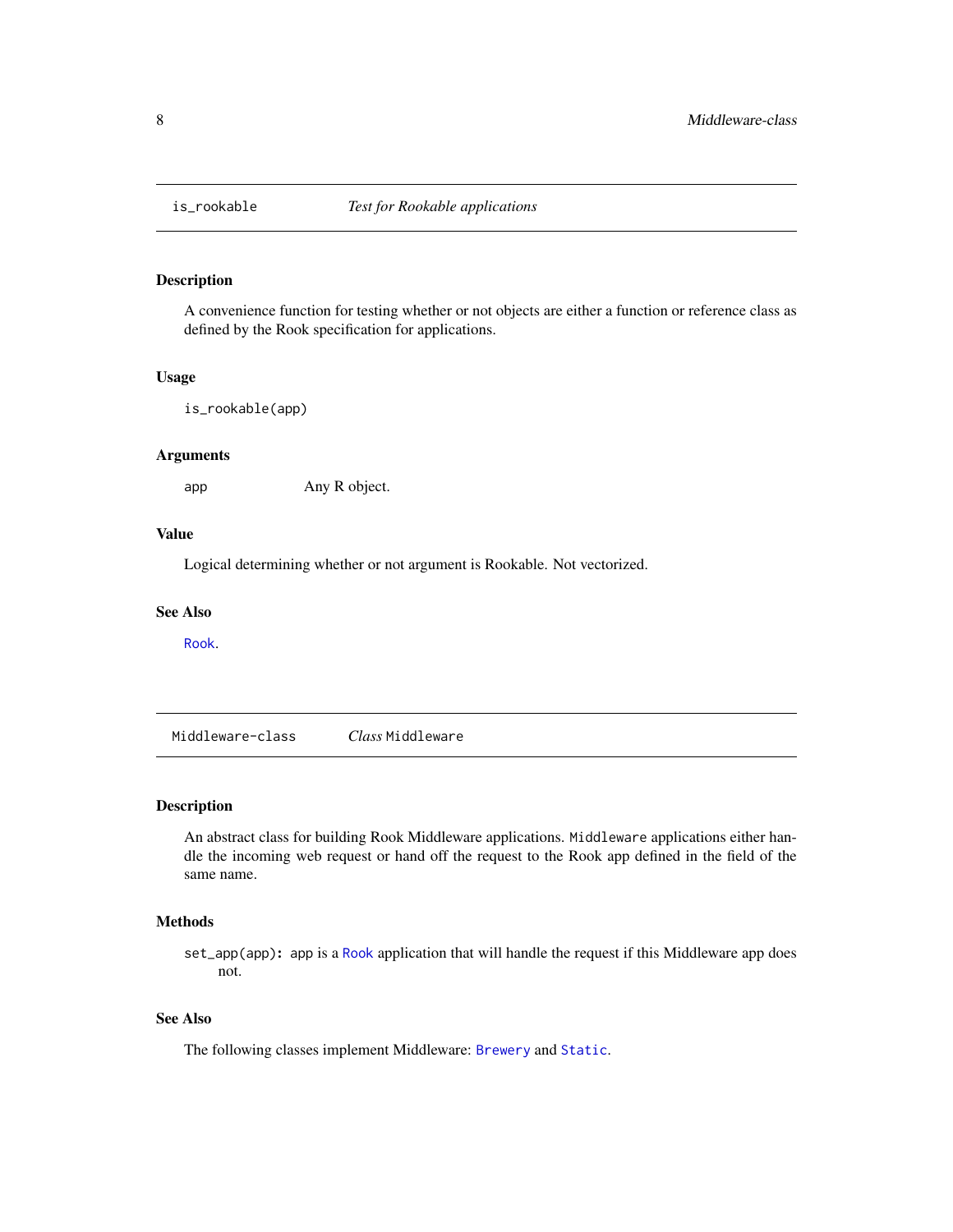#### <span id="page-8-0"></span>Mime-class 9

#### Examples

```
# Middleware applications are typically instantiated in the argument list of
# Builder$new(), but here is stand-alone example.
#
# Once your browser loads the app, you will see something like this in
# your location bar: http://127.0.0.1:28649/custom/middle. Add '/foo'
# onto the end of that and reload.
setRefClass(
    'FooBar',
    contains = 'Middleware',
    methods = list(
        initialize = function(...){
            # app to defer to.
            callSuper(app=App$new(function(env){
                res <- Response$new()
                res$write("<h1>I'm the deferred app.</h1>")
                res$finish()
            }))
        },
        call = function(env)req <- Request$new(env)
            res <- Response$new()
            if (length(grep('foo',req$path_info()))){
                res$write("<h1>I'm the middleware app.</h1>")
                return(res$finish())
            } else {
                app$call(env)
            }
        }
   )
)
s <- Rhttpd$new()
## Not run:
s$start(quiet=TRUE)
## End(Not run)
s$add(name="middle",app=getRefClass('FooBar')$new())
## Not run:
s$browse('middle') # Opens a browser window to the app.
## End(Not run)
s$remove(all=TRUE)
rm(s)
```
Mime-class *Class* Mime *and object* Mime

#### Description

A convenience object for determining the MIME type of a file name.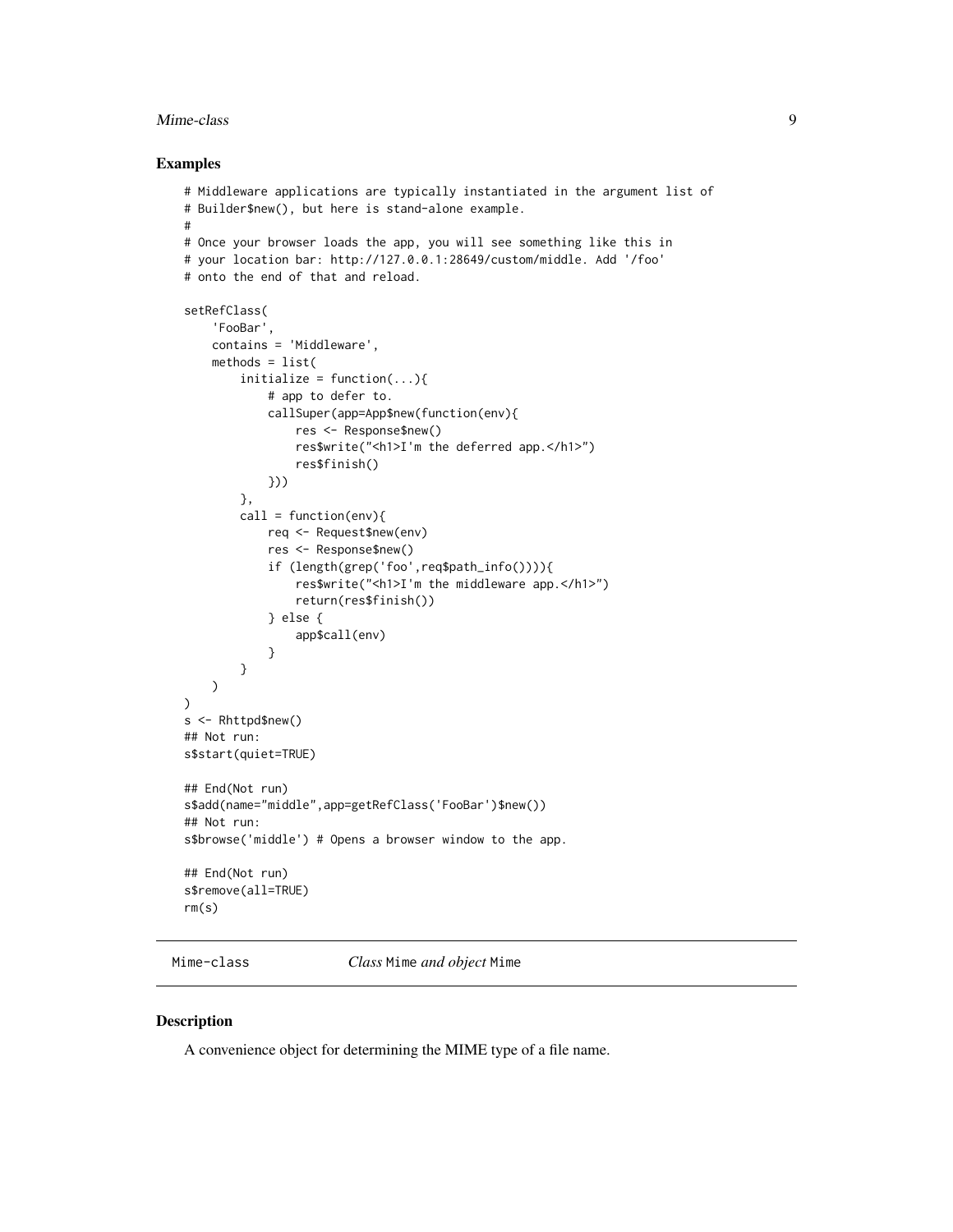# <span id="page-9-0"></span>Methods

file\_extname(fname=NULL): Returns the file extensions for the given file.

mime\_type(ext=NULL, fallback='application/octet-stream'): Returns the MIME type given the file extension. Be sure to include the dot character in ext. If no match is found, then the fallback MIME type is returned.

#### Examples

```
Mime$file_extname('foo.png')
Mime$mime_type('.png')
```
Multipart-class *Class* Multipart *and object* Multipart

# <span id="page-9-1"></span>Description

A convenience object for parsing multipart/form-data POST payloads.

# Methods

parse(env): Returns parsed POST payload as a named list. env is an environment created by Rhttpd and conforms to the [Rook](#page-1-1) specification.

#### See Also

[Rhttpd](#page-14-1), [Request](#page-10-1), and [Response](#page-13-1).

```
s <- Rhttpd$new()
## Not run:
s$start(quiet=TRUE)
## End(Not run)
s$add(name="multi",
    app=function(env){
       req <- Request$new(env)
        res <- Response$new()
        res$write('<form enctype="multipart/form-data" method=POST>')
        res$write('Upload a file: <input type=file name=fileUpload>')
        res$write('<input type=submit></form><br>')
        post <- Multipart$parse(env)
        if (length(post)){
            poststr <- paste(capture.output(str(post),file=NULL),collapse='\n')
            res$write(c('<pre>',poststr,'</pre>'))
        }
        res$finish()
   }
)
```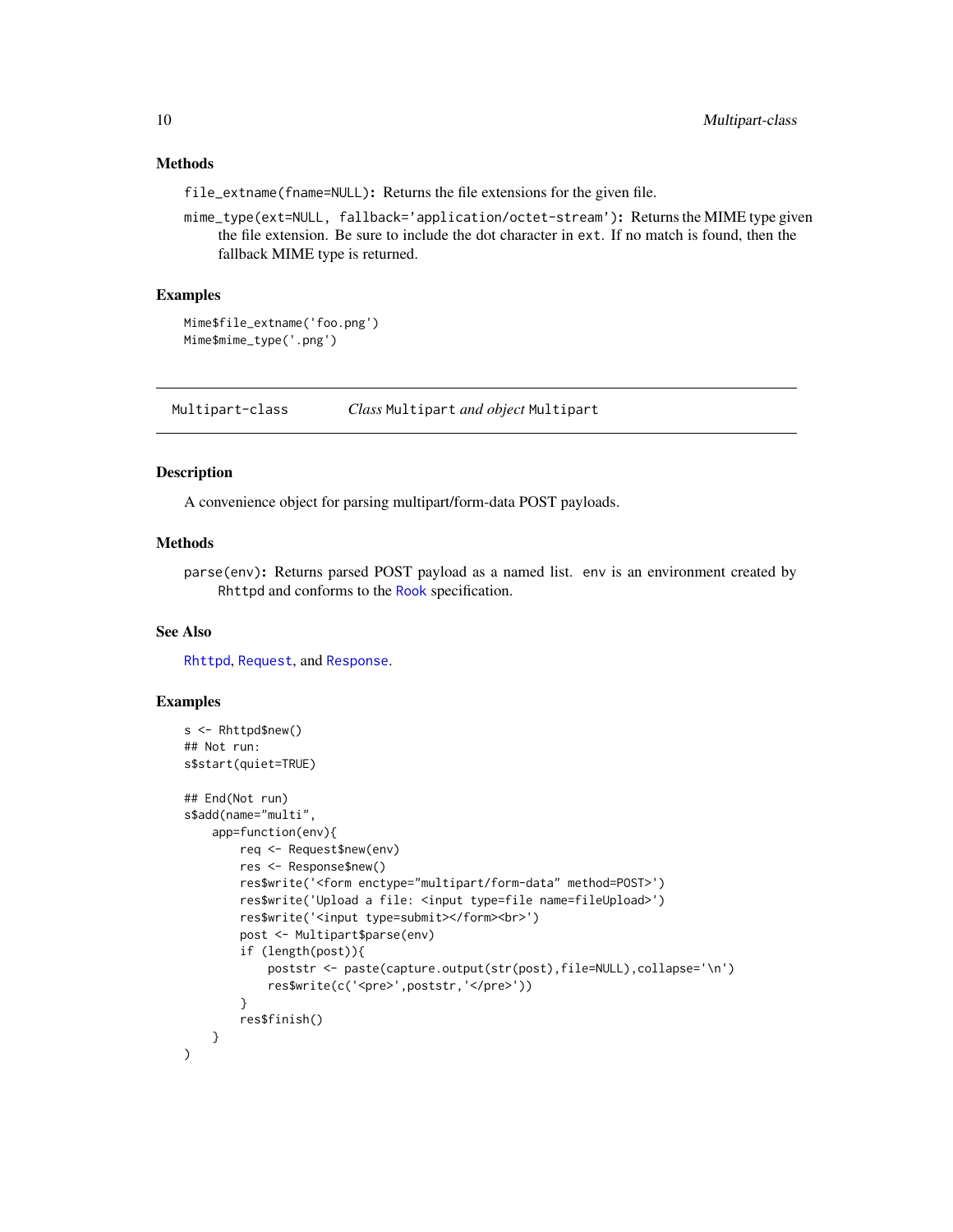#### <span id="page-10-0"></span>Redirect-class 11

```
## Not run:
s$browse('multi') # Opens a browser window to the app.
## End(Not run)
s$remove(all=TRUE)
rm(s)
```
Redirect-class *Class* Redirect

#### <span id="page-10-2"></span>Description

A [Rook](#page-1-1) application whose only role is to return an HTTP redirect header to the given url.

#### **Methods**

new(url): Returns a Rook object. url is a character string whose value is a full or relative url to which the browser is redirected.

# See Also

See [Brewery](#page-4-1) for an example.

Request-class *Class* Request

#### <span id="page-10-1"></span>**Description**

A convenience class for working with a [Rook](#page-1-1) environment. Be sure to see the example at the end of this help file.

# Methods

parseable\_data(): Returns a boolean value determining if the POST payload is parseable.

url(): Returns url as a character string containing the scheme, host, port, and possibly the GET query string if supplied.

request\_method(): Returns the HTTP method as a character string, e.g. 'GET', 'POST', etc.

GET(): Returns a named list containing the variables parsed from the query string.

post(): Returns TRUE if the current request method is 'POST', FALSE otherwise.

new(env): Instantiates a new Request object for the given Rook environment.

media\_type(): Returns the media type for the current request as a character string.

query\_string(): Returns the unparsed query string.

fullpath(): Returns the same string as url() but without the scheme, host, and port.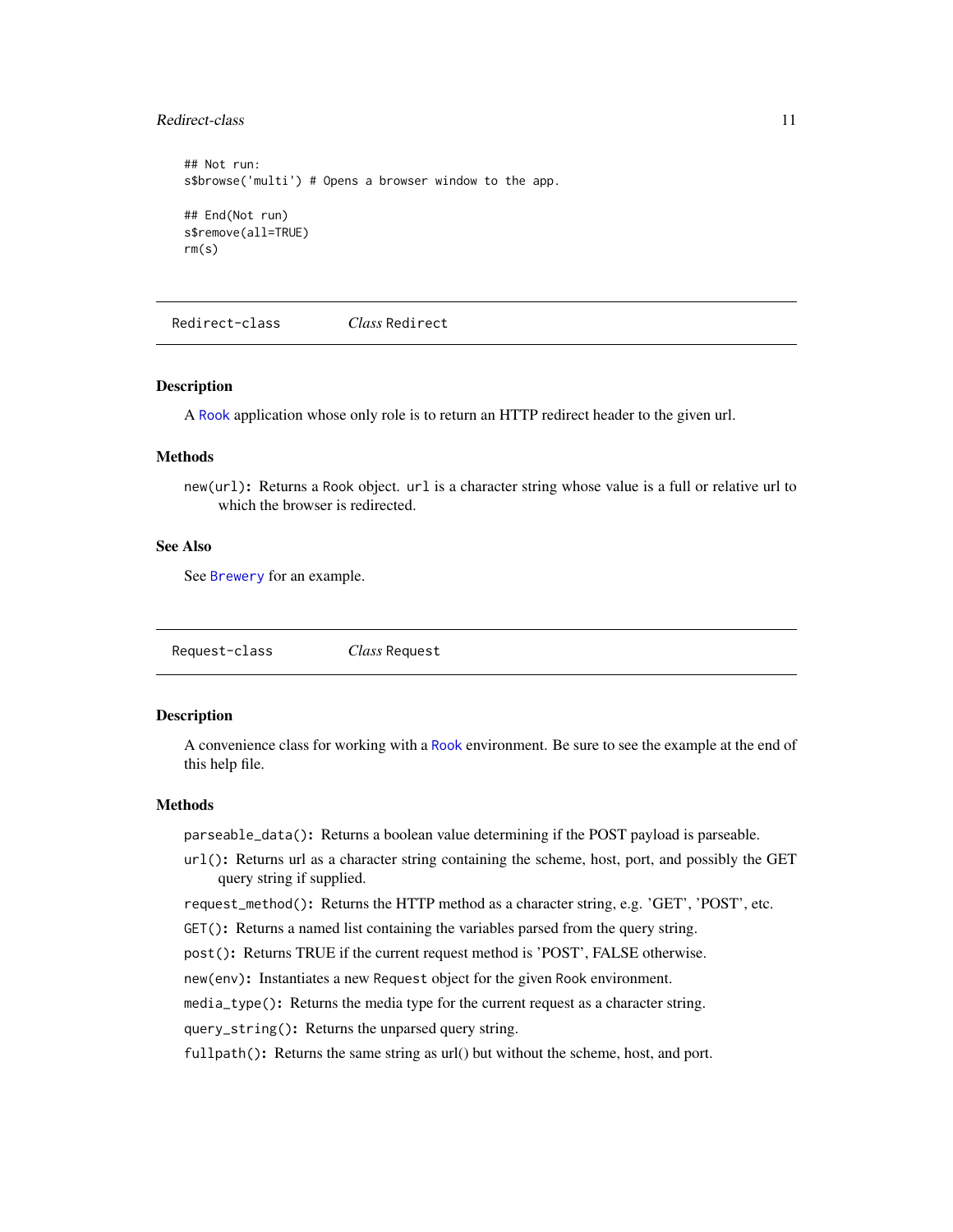- <span id="page-11-0"></span>referer() or referrer(): Returns the referring url.
- cookies(): Returns any cookies in the request as a named list.
- content\_charset(): Returns the content charset as a character string.

head(): Returns TRUE if the HTTP method is 'HEAD', FALSE otherwise.

accept\_encoding(): Returns the accept encoding header as a character string.

- content\_length(): Returns content length header value as a string.
- form\_data(): Returns TRUE if there's form data, e.g. POST data with the request, FALSE otherwise.
- xhr(): Returns the x-requested-with header value as a character string.

params(): Returns the combination of POST() and GET() in one named list.

- media\_type\_params(): Returns any media type parameters from the content type as a named list.
- user\_agent(): Returns the user-agent header value as a character string.
- put(): Returns TRUE if the current request is a 'PUT'.
- get(): Returns TRUE if the current request is a 'GET'.
- path(): Returns a character string like fullpath() but without the query string.
- body(): Returns the 'rook.input' object from the environment. See [RhttpdInputStream](#page-17-1) for more information.
- port(): Returns the server port as an integer.e
- host\_with\_port(): Returns the host and port as a character string separated by ':'.
- scheme(): Returns the scheme, e.g. 'http' or 'https', as a character string.
- ip(): Returns the remote IP address as a character string.
- options(): Returns TRUE if the current request is 'OPTIONS'.
- to\_url(url, ...): Concatenates the script name with the url argument along with any named parameters passed via ... .
- host(): Returns the server host as a character string.
- POST(): Returns a named list containing the variables parsed from the POST payload.
- trace(): Returns TRUE if the current request is 'TRACE'.
- script\_name(s=NULL): Returns the script name of the application, e.g. '/custom/multi'. Also, if s is not NULL, sets the script name to s.
- content\_type(): Returns the content-type header value as a character string.
- delete(): Returns TRUE if the current request is 'DELETE'.
- path\_info(s=NULL): Returns the portion of the url after the script name as a character string. If s is not NULL, sets the path info to s.

#### See Also

[Rhttpd](#page-14-1) and [Response](#page-13-1).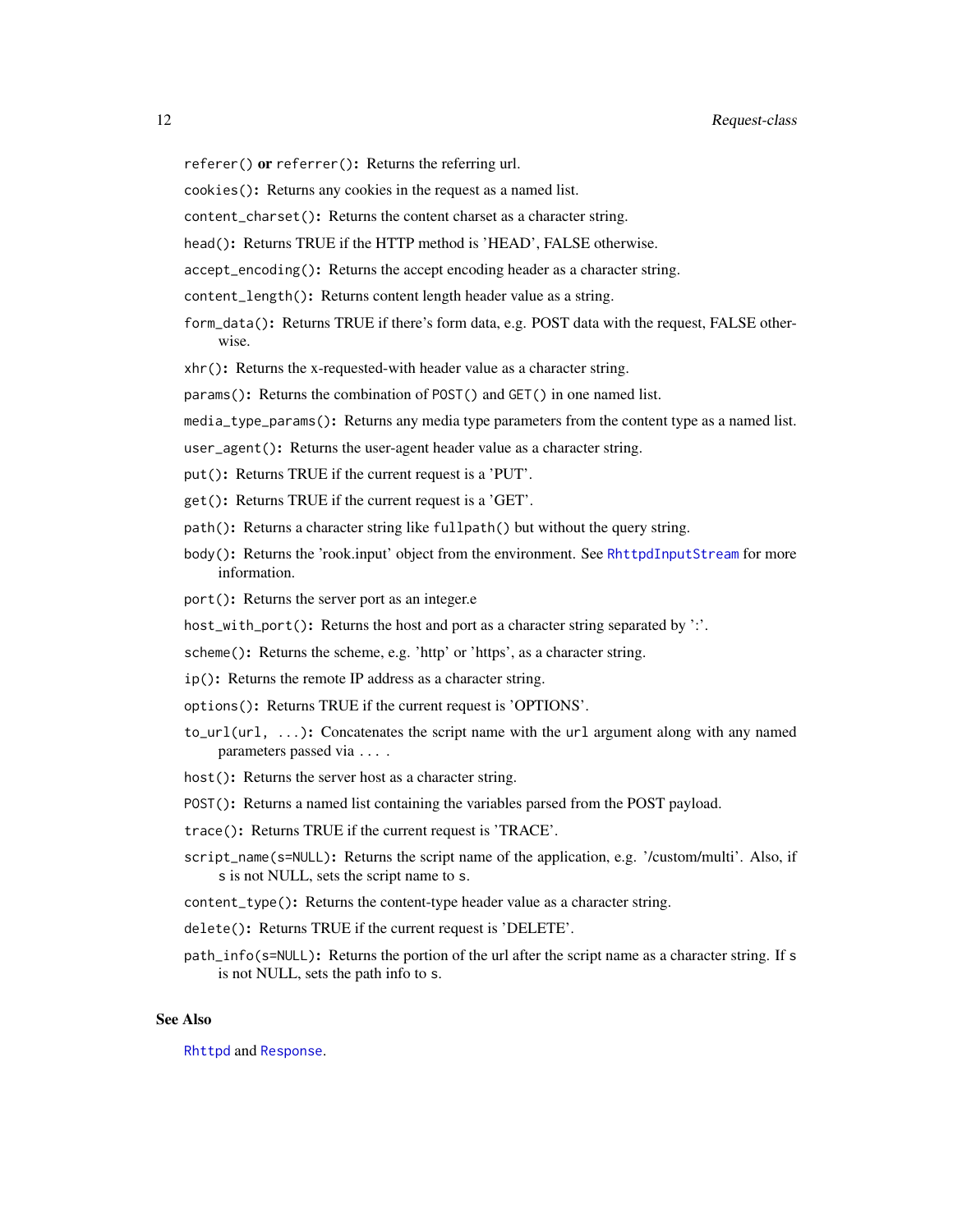#### Request-class 13

## Examples

#

#

```
# The following example prints out the result of each method.
ls_str <- function(s) paste(capture.output(str(s),file=NULL),collapse='\n')
s <- Rhttpd$new()
## Not run:
s$start(quiet=TRUE)
## End(Not run)
s$add(name="request",
    app=function(env){
        req <- Request$new(env)
        res <- Response$new()
        res$set_cookie('imacookie','42')
        action <- req$to_url('/foo',bar=1,baz='three')
        res$write('<form enctype="multipart/form-data" method=POST action="')
        res$write(action)
        res$write('">')
        res$write('Upload a file: <input type=file name=fileUpload>')
        res$write('<input type=submit></form><br><pre>')
        res$write(c('parseable_data: ',req$parseable_data(),'\n'))
        res$write(c('url: ',req$url(),'\n'))
        res$write(c('request_method: ',req$request_method(),'\n'))
        res$write(c('GET: ',ls_str(req$GET()),'\n'))
        res$write(c('post: ',req$post(),'\n'))
        res$write(c('media_type: ',req$media_type(),'\n'))
        res$write(c('query_string: ',req$query_string(),'\n'))
        res$write(c('fullpath: ',req$fullpath(),'\n'))
        res$write(c('referer: ',req$referer(),'\n'))
        res$write(c('cookies: ',ls_str(req$cookies()),'\n'))
        res$write(c('content_charset: ',req$content_charset(),'\n'))
        res$write(c('head: ',req$head(),'\n'))
        res$write(c('accept_encoding: ',req$accept_encoding(),'\n'))
        res$write(c('content_length: ',req$content_length(),'\n'))
        res$write(c('form_data: ',req$form_data(),'\n'))
        res$write(c('xhr: ',req$xhr(),'\n'))
        res$write(c('params: ',ls_str(req$params()),'\n'))
        res$write(c('media_type_params:\n',ls_str(req$media_type_params()),'\n'))
        res$write(c('user_agent: ',req$user_agent(),'\n'))
        res$write(c('put: ',req$put(),'\n'))
        res$write(c('get: ',req$get(),'\n'))
        res$write(c('path: ',req$path(),'\n'))
        res$write(c('body: ',ls_str(req$body()),'\n'))
        res$write(c('port: ',req$port(),'\n'))
        res$write(c('host_with_port: ',req$host_with_port(),'\n'))
        res$write(c('scheme: ',req$scheme(),'\n'))
        res$write(c('ip: ',req$ip(),'\n'))
        res$write(c('options: ',req$options(),'\n'))
        res$write(c('to_url: ',req$to_url('foo',bar=1,baz='two'),'\n'))
        res$write(c('host: ',req$host(),'\n'))
        res$write(c('POST: ',ls_str(req$POST()),'\n'))
```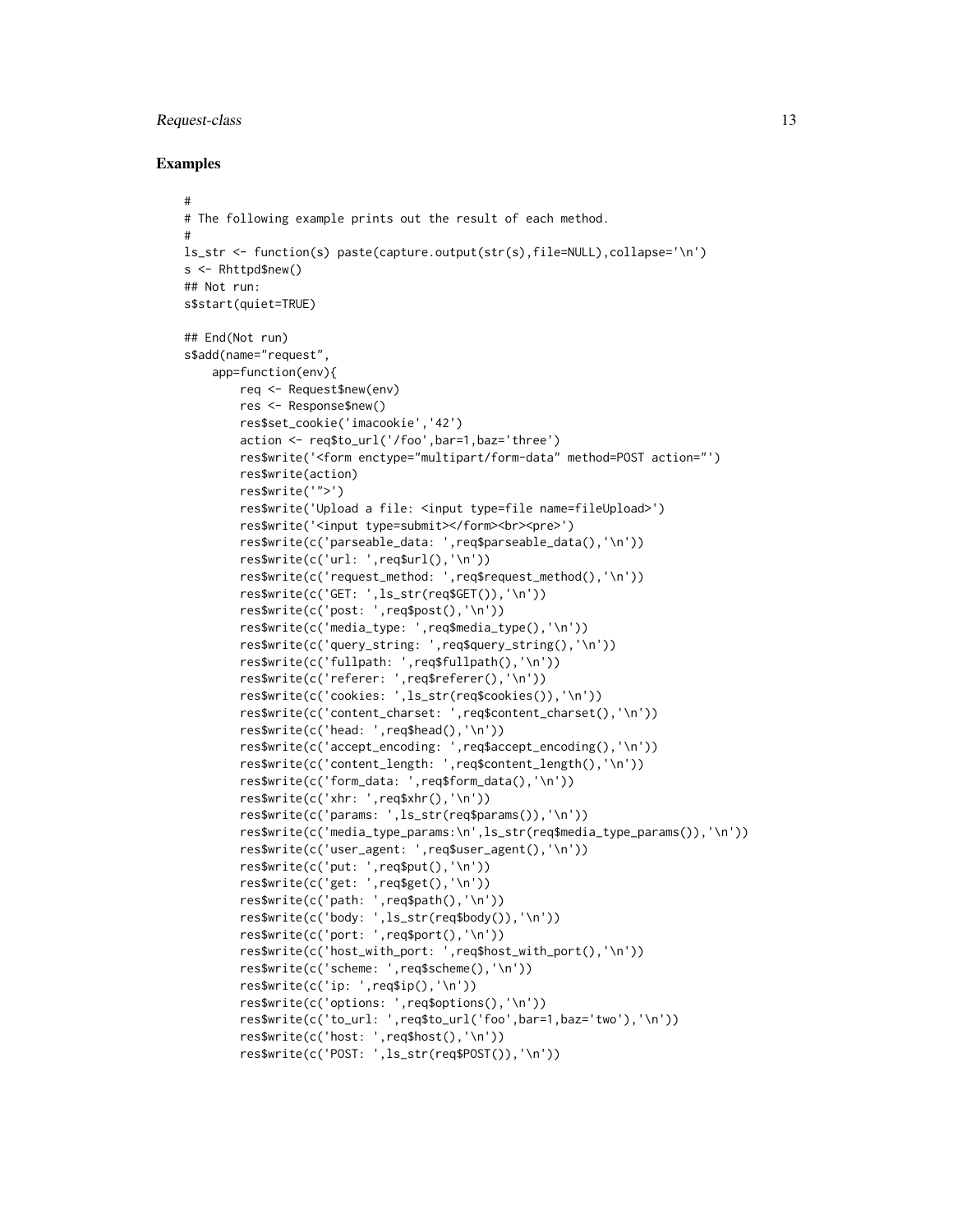```
res$write(c('trace: ',req$trace(),'\n'))
        res$write(c('script_name: ',req$script_name(),'\n'))
        res$write(c('content_type: ',req$content_type(),'\n'))
        res$write(c('delete: ',req$delete(),'\n'))
        res$write(c('path_info: ',req$path_info(),'\n'))
        res$write(c('\nRac env: ',ls_str(as.list(env)),'\n'))
        res$finish()
   }
)
## Not run:
s$browse('request') # Opens a browser window to the app.
## End(Not run)
s$remove(all=TRUE)
rm(s)
```
Response-class *Class* Response

#### <span id="page-13-1"></span>Description

A convenience class for creating [Rook](#page-1-1) responses.

#### Methods

- header(key, value): Sets an HTTP header for the response. Both key and value must be character strings. If value is missing, then the header value is returned.
- redirect(target, status=302): Sets up an HTTP redirect to the target url.
- write(str): Takes a character vector and appends it to the response body.
- new(body='', status=200, headers=list()): Create a new Response object. body is a character vector, status is an HTTP status value. headers is a named list.
- set\_cookie(key, value): Sets an HTTP cookie for the response. Both key and value must be character strings.
- delete\_cookie(key, value): Sends appropriate HTTP header to delete the associated cookie on the client. key and value must be character strings.
- finish(): Returns the response according to the Rook specification.

# See Also

[Rhttpd](#page-14-1) and [Request](#page-10-1).

<span id="page-13-0"></span>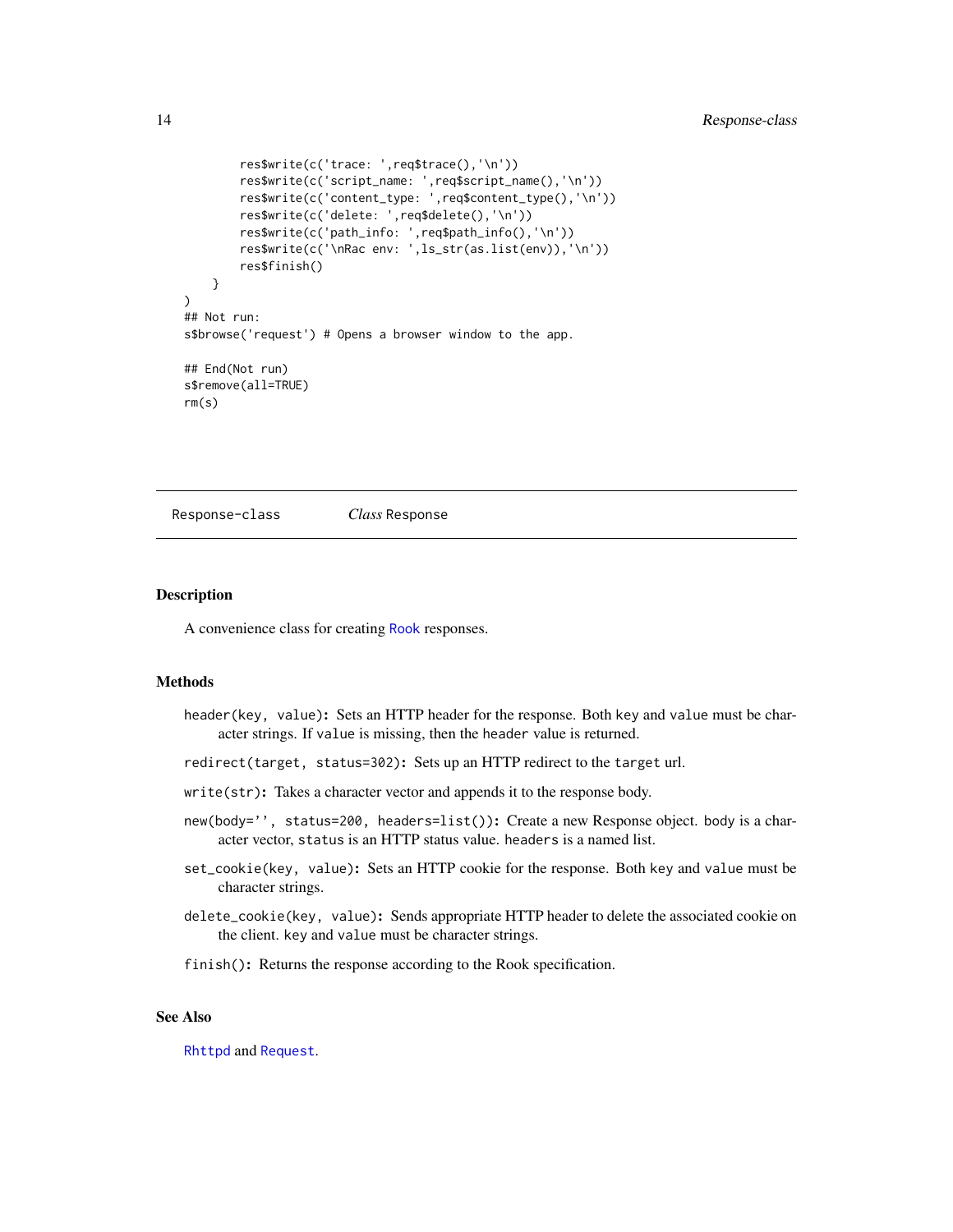#### <span id="page-14-0"></span>Rhttpd-class 15

#### Examples

```
s <- Rhttpd$new()
## Not run:
s$start(quiet=TRUE)
## End(Not run)
s$add(name="response",
    app=function(env){
        req <- Request$new(env)
        res <- Response$new()
        res$write('hello')
        res$finish()
    }
)
## Not run:
s$browse('response') # Opens a browser window to the app.
## End(Not run)
s$remove(all=TRUE)
rm(s)
```
Rhttpd-class *Class* Rhttpd

#### <span id="page-14-1"></span>Description

Rhttpd is a convenience class for installing and running Rook applications. It hides the details of starting and stopping the server and adding and removing Rook applications from the server.

Users starts by creating one Rhttpd object, then adding applications to it, and then starting the server (see the section "Examples" for a typical session). There are no restrictions on creating more than one server object, but know that it only manages the applications that are added to it and not others.

Applications can be added and removed regardless of whether or not the server is running. Stopping the server does not remove any applications. Adding an application with the same name as one already installed simply overwrites the one installed. If the server is started with no applications installed, it will install the application named RookTestApp located in:

system.file('exampleApps/RookTestApp.R',package='Rook').

Also, see [browseURL](#page-0-0) to learn how to get R to automatically launch your favorite web browser.

NOTE: This version of Rook can only listen on the loopback device.

#### Methods

open(x) or browse(x): Calls [browseURL](#page-0-0) on the installed Rook application designated by x. x is either an integer or a character string. See the output of print().

print() or show(): Lists the installed Rook applications.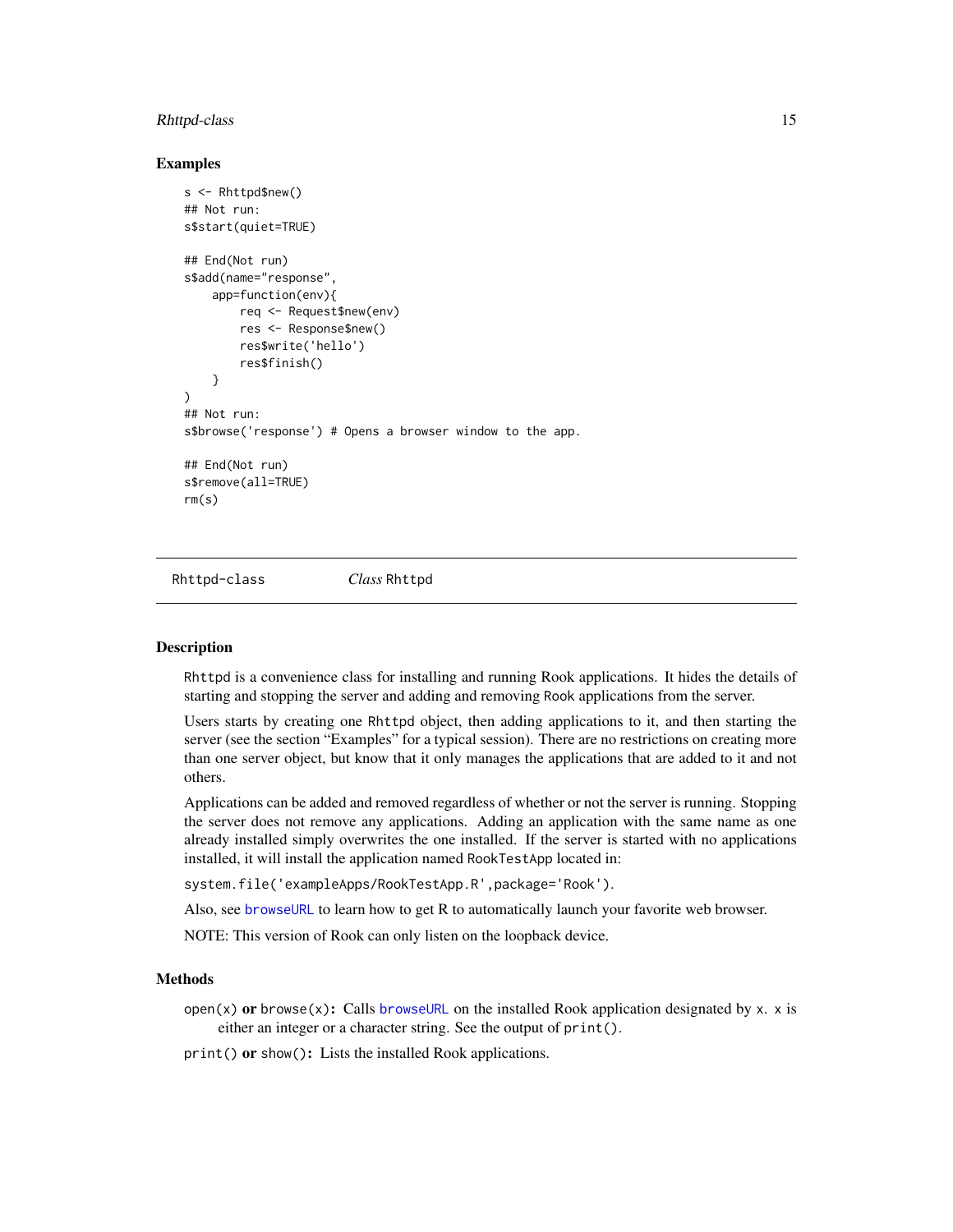- <span id="page-15-0"></span>remove(app, all=FALSE): Removes the application known to the server. app can be an RhttpdApp object previously added, the name of the application as a character string, or an index as a numeric or integer value. See the output of print().
- full\_url(i): Returns the absolute url to the application for the given index.
- start(listen='127.0.0.1', port=getOption('help.ports'), quiet=FALSE): Starts the server on the loopback device and port. listen is always character string. Note that if there are no applications added to the object prior to starting, then the RookTestApp located in system.file('exampleApps/RookTestApp.R',package='Rook') is automatically added.

```
new(): Create a new Rhttpd object.
```
- launch(...): Combines the steps of starting the server, creating an RhttpdApp object, adding it to the server, and opening the app in the browser. ... argument is passed to RhttpdApp\$new().
- debug(): Returns the integer value provided by getOption('Rhttpd\_debug') or 0 if the option is NULL.
- stop(): Stops the server.
- add(app=NULL, name=NULL): Adds a new Rook application to the server. app can be an [RhttpdApp](#page-16-1) object or any Rook application. name is a character string and is ignored if app is an RhttpdApp object.

#### See Also

[RhttpdApp](#page-16-1)

```
# Create an Rhttpd object and start the internal web server. Note that
# if there are no applications added, then the default RookTest app in
# system.file('exampleApps/RookTestApp.R',package='Rook') is automatically
# added.
s <- Rhttpd$new()
## Not run:
s$start(quiet=TRUE)
s$browse(1)
## End(Not run)
s$print()
# Be sure to install the Hmisc package before installing and running
# this application. You will want to; it's a pretty good one.
# s$add(
# app=system.file('exampleApps/Hmisc/config.R',package='Rook'),
# name='hmisc')
s$add(
    app=system.file('exampleApps/helloworld.R',package='Rook'),
   name='hello'
)
s$add(
```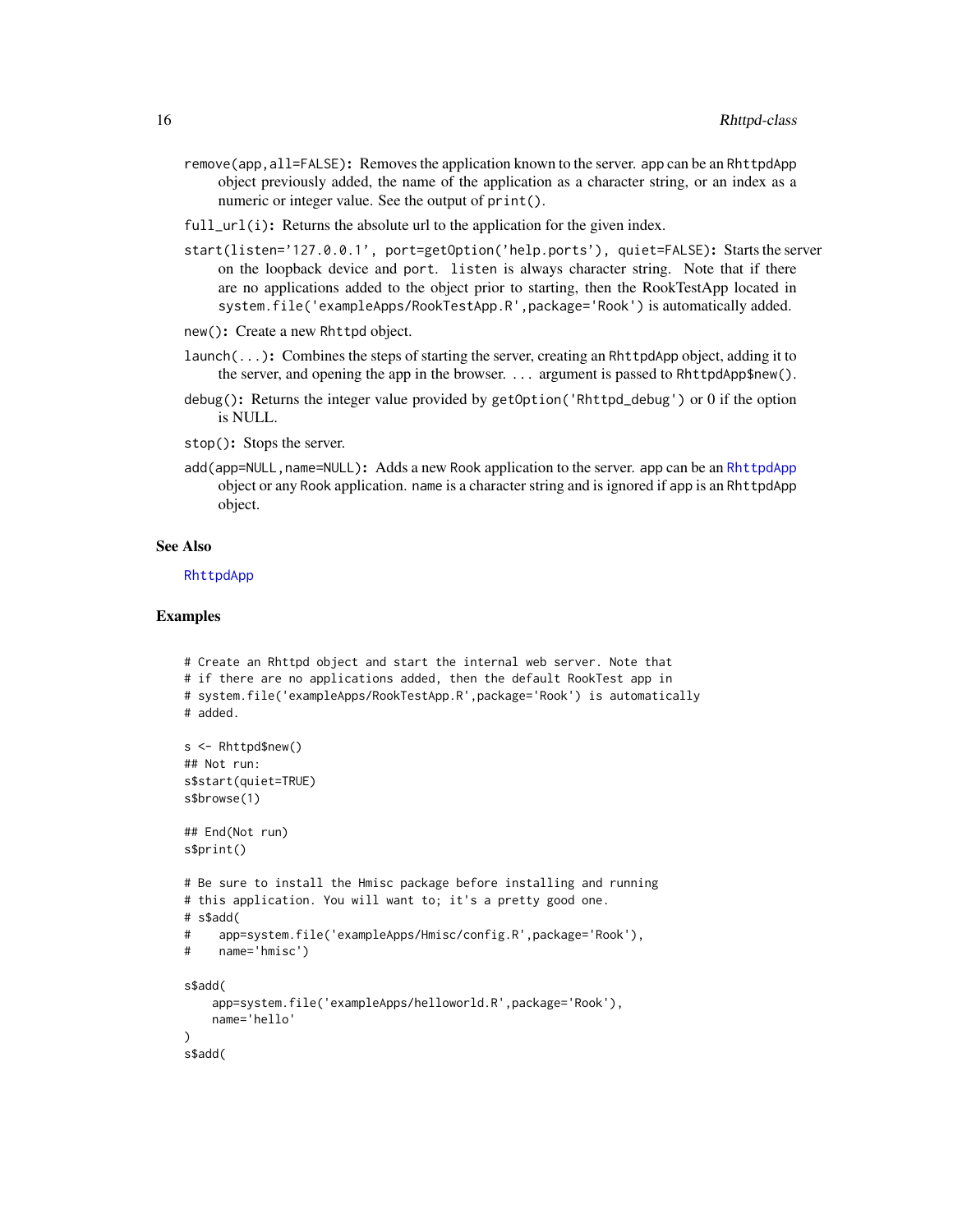# <span id="page-16-0"></span>RhttpdApp-class 17

```
app=system.file('exampleApps/helloworldref.R',package='Rook'),
   name='helloref'
)
s$add(
    app=system.file('exampleApps/summary.R',package='Rook'),
   name='summary'
)
s$print()
# Stops the server but doesn't uninstall the app
## Not run:
s$stop()
## End(Not run)
s$remove(all=TRUE)
rm(s)
```
RhttpdApp-class *Class* RhttpdApp

#### <span id="page-16-1"></span>**Description**

Creates a Rook application ready to add to an [Rhttpd](#page-14-1) server.

### Details

The internal web server allows dispatching to user-defined closures located in tools:::.httpd.handlers.env. For instance, if a handler named 'foo' is placed there, then the url path to that handler is /custom/foo.

RhttpdApp along with [Rhttpd](#page-14-1) hide these details by allowing a user to create application objects specifying only their name and the application. There is currently a limit of 63 characters or less for application names.

NOTE: When a file is given as the value of the app argument to new(), it is monitored for timestamp changes. If a change occurs in the modification time as returned by [file.info](#page-0-0), then the file is sourced prior to handling subsequent requests.

#### Methods

new(app, name): Creates an object of class RhttpdApp. Argument app can be any [Rook](#page-1-1) aware object or it can be a location to a file whose source creates a Rook aware object. That object must be named either 'app' or the value of name. name is a character vector.

# See Also

[Rhttpd](#page-14-1).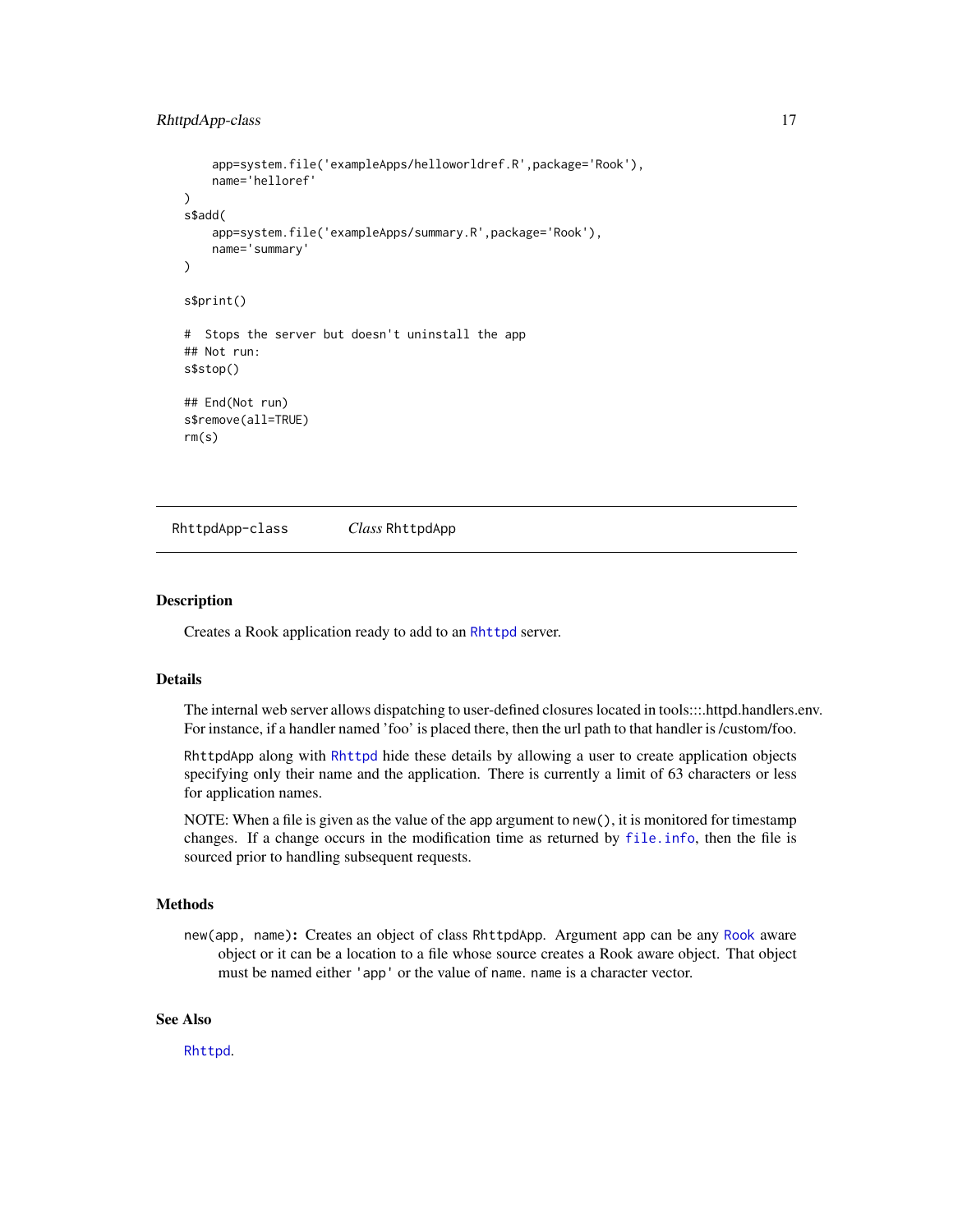# Examples

```
s <- Rhttpd$new()
s$add(RhttpdApp$new(
   name='summary',
   app=system.file('exampleApps/summary.R',package='Rook')
))
## Not run:
s$start(quiet=TRUE)
s$browse(1)
## End(Not run)
s$remove(all=TRUE)
# Stops the server but doesn't uninstall the app
## Not run:
s$stop()
## End(Not run)
s$remove(all=TRUE)
rm(s)
```
RhttpdErrorStream-class

*Class* RhttpdErrorStream

# Description

An internal class used by [Rhttpd](#page-14-1).

# Examples

showClass("RhttpdErrorStream")

RhttpdInputStream-class

*Class* RhttpdInputStream

# <span id="page-17-1"></span>Description

An internal class used by [Rhttpd](#page-14-1).

# Examples

showClass("RhttpdInputStream")

<span id="page-17-0"></span>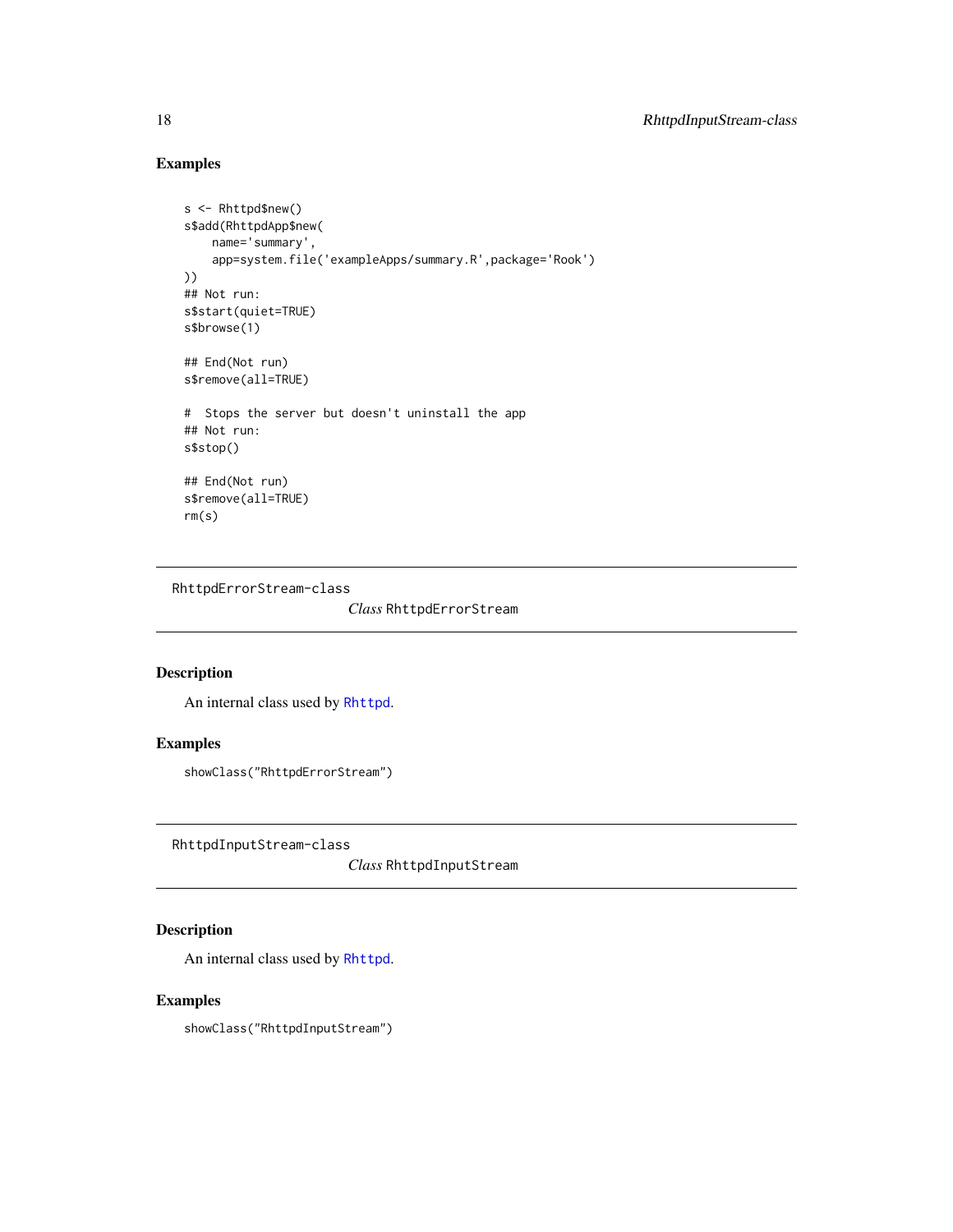<span id="page-18-0"></span>

#### Description

Server is an object exported by Rook that has no value to the user. It is mainly used by web servers for their convenience. To see an example of how it may be used, see rApache.R in the inst/servers directory.

| Static-class | Class Static |  |
|--------------|--------------|--|
|              |              |  |

#### <span id="page-18-1"></span>Description

A [Middleware](#page-7-1) class for serving static files from a root directory given a set of url paths.

## Methods

new(urls, root): Creates a new object. urls is a character vector whose elements must start with a '/'. root is a length 1 character vector whose value must be a valid directory.

# See Also

See [Builder](#page-5-1) for an example.

suspend\_console *Suspend the R console*

#### Description

Calls Sys.sleep in a never-ending while loop to mimic suspension of the R console.

#### Usage

```
suspend_console()
```
# Value

No value is ever returned.

#### See Also

[Rook](#page-1-1).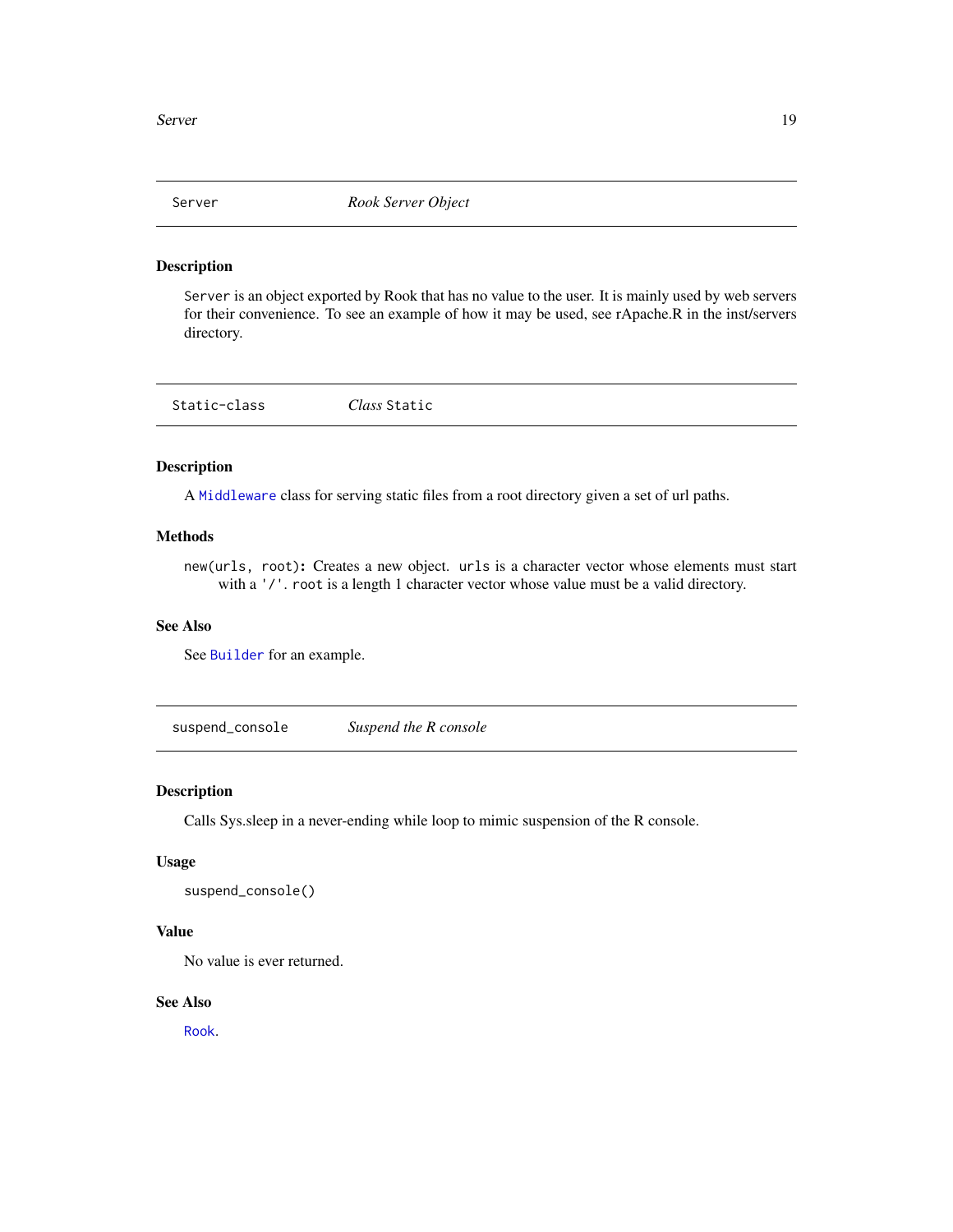<span id="page-19-0"></span>URLMap-class *Class* URLMap

#### Description

A [Rook](#page-1-1) application that maps url paths to other Rook applications.

# Methods

new(...): Creates a Rook application. All arguments must be Rook applications and named as in the example.

#### See Also

[Rhttpd](#page-14-1).

```
s <- Rhttpd$new()
s$add(
   name="pingpong",
   app=Rook::URLMap$new(
        '/ping' = function(env){
            req <- Rook::Request$new(env)
            res <- Rook::Response$new()
            res$write(sprintf('<h1><a href="%s">Pong</a></h1>',req$to_url("/pong")))
            res$finish()
        },
        '/pong' = function(env){
            req <- Rook::Request$new(env)
            res <- Rook::Response$new()
            res$write(sprintf('<h1><a href="%s">Ping</a></h1>',req$to_url("/ping")))
            res$finish()
        },
        '/?' = function(env){
            req <- Rook::Request$new(env)
            res <- Rook::Response$new()
            res$redirect(req$to_url('/pong'))
            res$finish()
        }
   )
)
## Not run:
s$start(quiet=TRUE)
s$browse('pingpong')
## End(Not run)
s$remove('pingpong')
## Not run:
s$stop()
```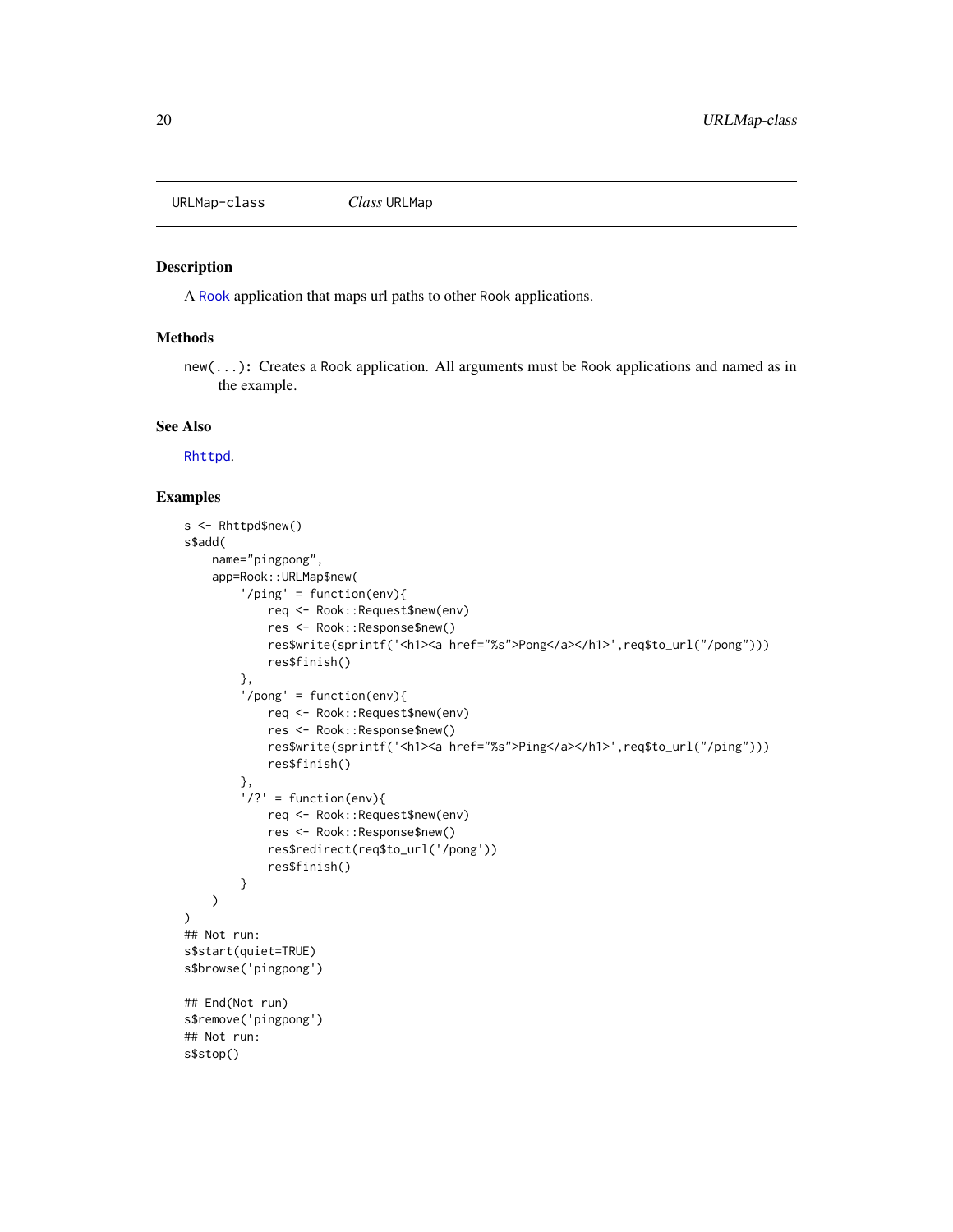<span id="page-20-0"></span>## End(Not run) rm(s)

Utils-class *Class* Utils

#### Description

A convenience object for working with various aspects of web requests and responses.

#### **Methods**

bytesize(string=NULL): Returns size in bytes for string, a character vector.

- unescape(s=NULL): returns the url decoded value of the character vector s. Also replaces the '+' character with a space.
- status\_code(status=NULL): returns integer value for the given HTTP status, which can either be numeric or or a character vector describing the status. Returns as. integer(500) if status is NULL.

escape\_html(string=NULL): replaces "&", "<", ">", "'", and '"' with entity equivalents.

- raw.match(needle=NULL, haystack=NULL, all=TRUE): returns index position of needle in haystack. All matched indexes are returned by default. needle is either a raw vector or character string. haystack is a raw vector.
- parse\_query(qs=NULL, d=DEFAULT\_SEP): Creates a named list from the the query string qs. d is the separator value and defaults to '[ $\&$ ;]  $*$ '.
- rfc2822(ts=NULL): Formats ts in RFC2822 time. ts must be a [POSIXt](#page-0-0) object.
- escape(s=NULL): Transforms any non-printable characters found in s to their percent-encoded equivalents.
- build\_query(params=NULL): Creates a query string from the named list given in params.
- timezero(): Returns a POSIXct object set to UNIX epoch.
- set\_cookie\_header(header, key, value, expires, path, domain, secure, httpOnly): Sets an HTTP cookie header in the environment header. All arguments except expires are length 1 character vectors, while expires must be a POSIXct object.
- delete\_cookie\_header(header, key, value, expires, path, domain, secure, httpOnly): Deletes the HTTP cookie header.

# See Also

[Multipart](#page-9-1).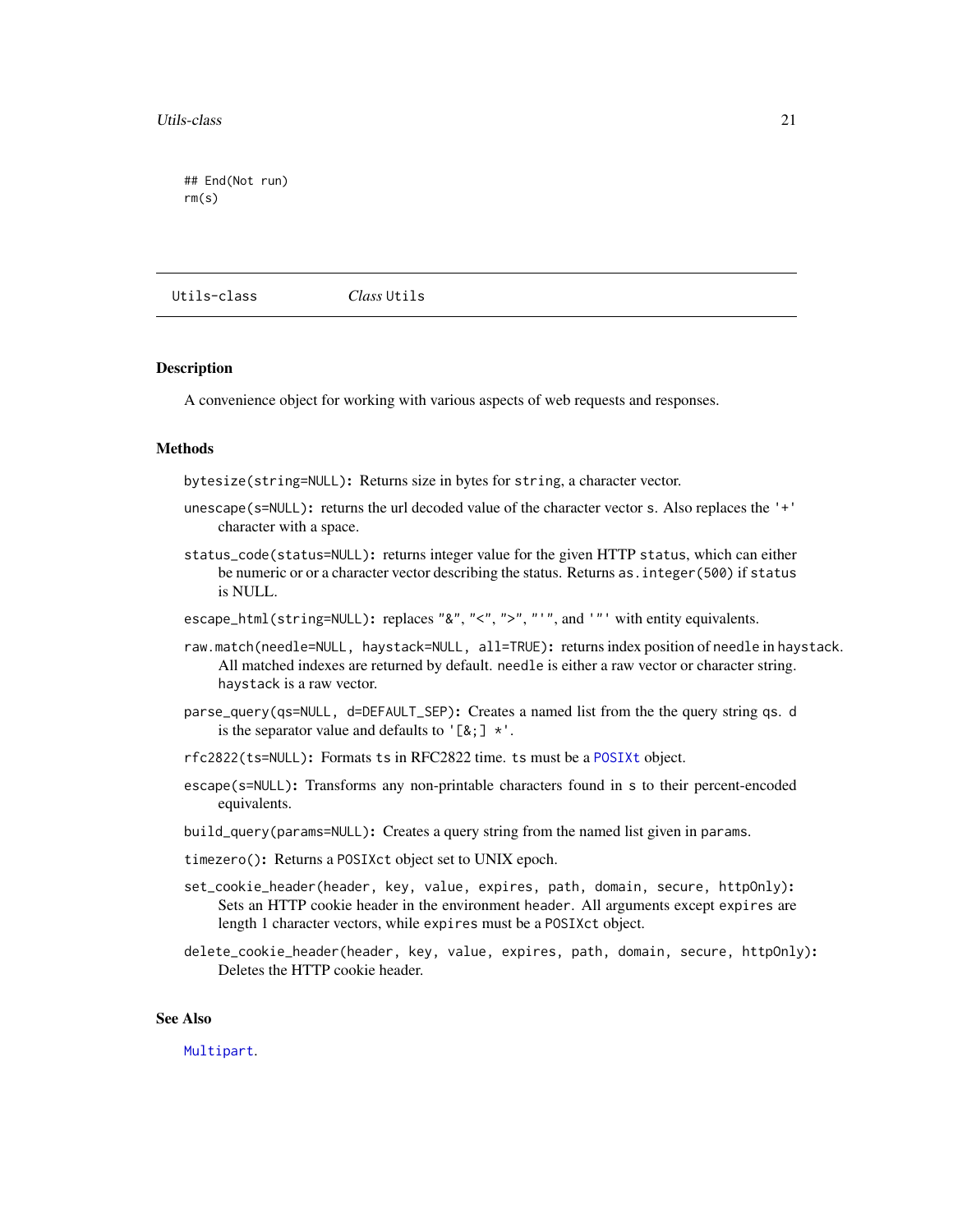22 Utils-class

```
Utils$bytesize('foo')
Utils$escape('foo bar')
Utils$unescape('foo+bar')
Utils$escape_html('foo <bar>')
Utils$escape('foo <bar>')
Utils$escape('foo\n<bar>')
Utils$status_code('OK')
Utils$status_code('Found')
Utils$status_code('Not Found')
x <- Utils$parse_query('foo=1&bar=baz') x
Utils$rfc2822(Sys.time())
Utils$timezero()
Utils$build_query(x)
rm(x)
```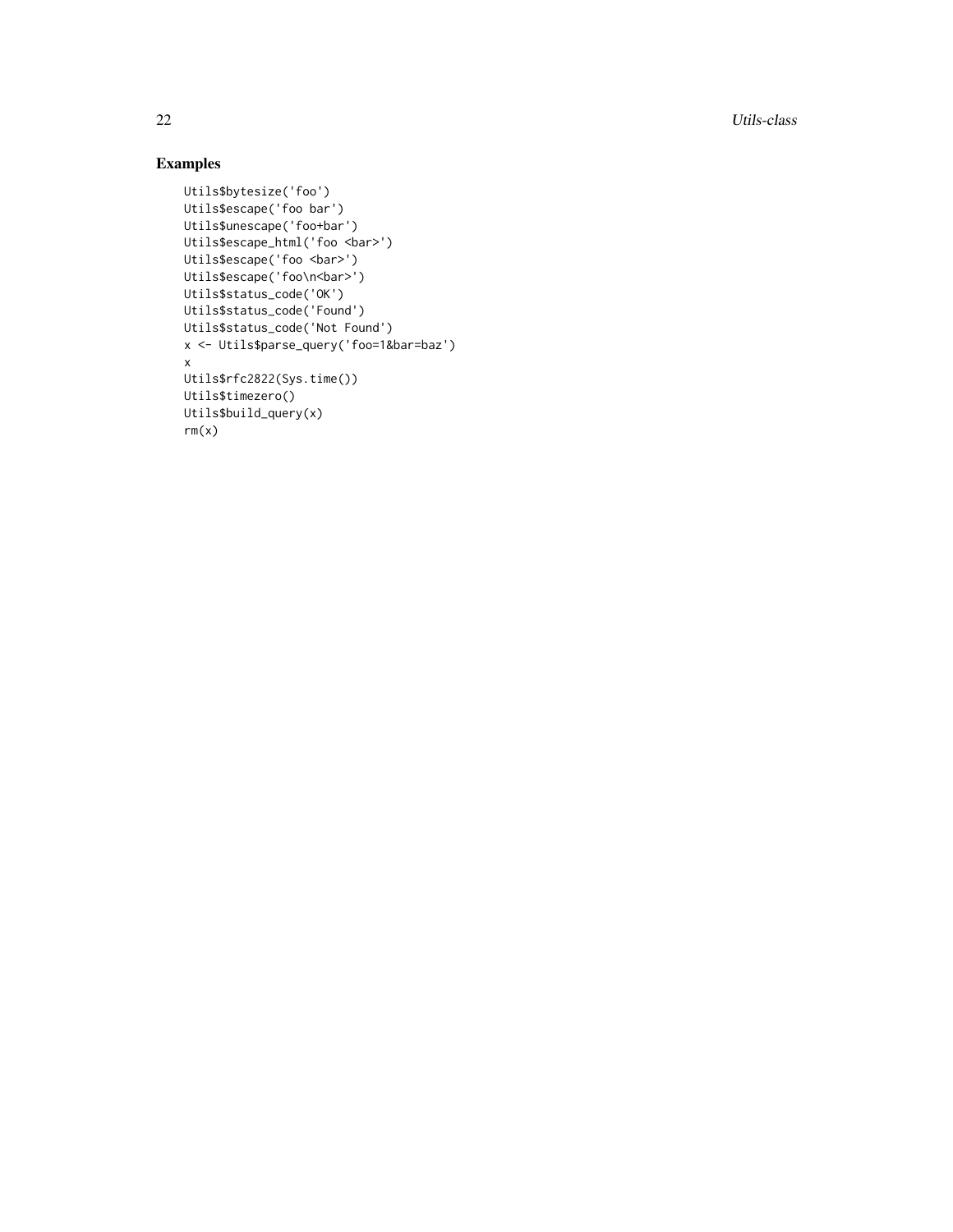# <span id="page-22-0"></span>Index

∗Topic classes App-class, [4](#page-3-0) Brewery-class, [5](#page-4-0) Builder-class, [6](#page-5-0) File-class, [7](#page-6-0) Middleware-class, [8](#page-7-0) Mime-class, [9](#page-8-0) Multipart-class, [10](#page-9-0) Redirect-class, [11](#page-10-0) Request-class, [11](#page-10-0) Response-class, [14](#page-13-0) Rhttpd-class, [15](#page-14-0) RhttpdApp-class, [17](#page-16-0) RhttpdErrorStream-class, [18](#page-17-0) RhttpdInputStream-class, [18](#page-17-0) Server, [19](#page-18-0) Static-class, [19](#page-18-0) URLMap-class, [20](#page-19-0) Utils-class, [21](#page-20-0) ∗Topic function is\_rookable, [8](#page-7-0) suspend\_console, [19](#page-18-0) ∗Topic package Rook-package, [2](#page-1-0) App *(*App-class*)*, [4](#page-3-0) App-class, [4](#page-3-0) brew, *[5](#page-4-0)* Brewery, *[6](#page-5-0)*, *[8](#page-7-0)*, *[11](#page-10-0)* Brewery *(*Brewery-class*)*, [5](#page-4-0) Brewery-class, [5](#page-4-0) browseURL, *[15](#page-14-0)* Builder, *[5](#page-4-0)*, *[19](#page-18-0)* Builder *(*Builder-class*)*, [6](#page-5-0) Builder-class, [6](#page-5-0) cat, *[4](#page-3-0)*

File *(*File-class*)*, [7](#page-6-0)

File-class, [7](#page-6-0) file.info, *[17](#page-16-0)* is\_rookable, *[5](#page-4-0)*, [8](#page-7-0) Middleware, *[4,](#page-3-0) [5](#page-4-0)*, *[19](#page-18-0)* Middleware *(*Middleware-class*)*, [8](#page-7-0) Middleware-class, [8](#page-7-0) Mime *(*Mime-class*)*, [9](#page-8-0) Mime-class, [9](#page-8-0) Multipart, *[21](#page-20-0)* Multipart *(*Multipart-class*)*, [10](#page-9-0) Multipart-class, [10](#page-9-0) POSIXt, *[21](#page-20-0)* Redirect, *[5,](#page-4-0) [6](#page-5-0)* Redirect *(*Redirect-class*)*, [11](#page-10-0) Redirect-class, [11](#page-10-0) regexp, *[5](#page-4-0)* Request, *[5](#page-4-0)*, *[10](#page-9-0)*, *[14](#page-13-0)* Request *(*Request-class*)*, [11](#page-10-0) Request-class, [11](#page-10-0) Response, *[5](#page-4-0)*, *[10](#page-9-0)*, *[12](#page-11-0)* Response *(*Response-class*)*, [14](#page-13-0) Response-class, [14](#page-13-0) Rhttpd, *[2](#page-1-0)*, *[5](#page-4-0)[–7](#page-6-0)*, *[10](#page-9-0)*, *[12](#page-11-0)*, *[14](#page-13-0)*, *[17,](#page-16-0) [18](#page-17-0)*, *[20](#page-19-0)* Rhttpd *(*Rhttpd-class*)*, [15](#page-14-0) Rhttpd-class, [15](#page-14-0) RhttpdApp, *[16](#page-15-0)* RhttpdApp *(*RhttpdApp-class*)*, [17](#page-16-0) RhttpdApp-class, [17](#page-16-0) RhttpdErrorStream *(*RhttpdErrorStream-class*)*, [18](#page-17-0) RhttpdErrorStream-class, [18](#page-17-0) RhttpdInputStream, *[12](#page-11-0)* RhttpdInputStream *(*RhttpdInputStream-class*)*, [18](#page-17-0) RhttpdInputStream-class, [18](#page-17-0) Rook, *[8](#page-7-0)*, *[10,](#page-9-0) [11](#page-10-0)*, *[14](#page-13-0)*, *[17](#page-16-0)*, *[19,](#page-18-0) [20](#page-19-0)*